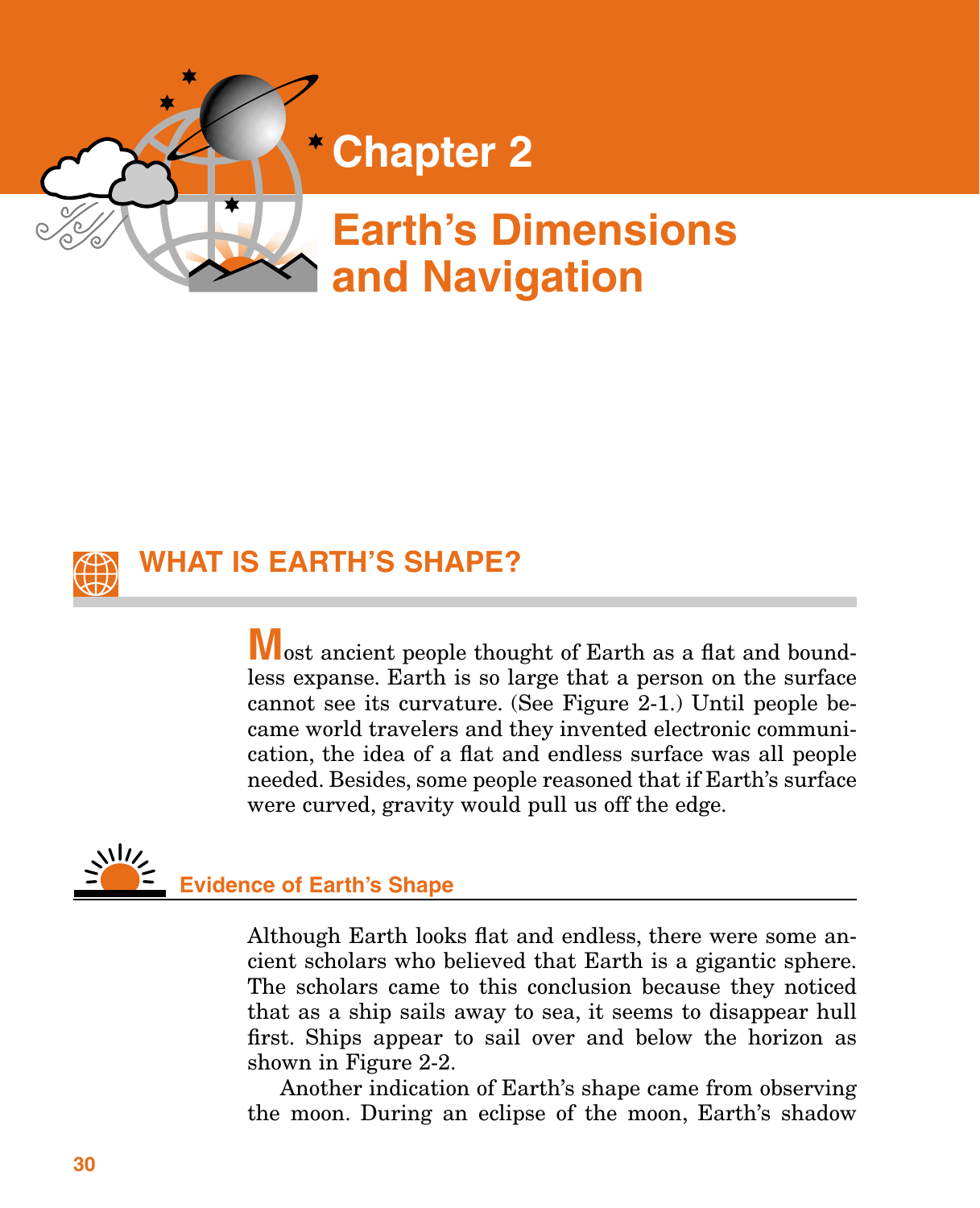

**Figure 2-1** To an observer on the surface, Earth looks flat and endless.

moves over the surface of the moon. The edge of that shadow is always a uniformly curved line. Ancient Greek observers knew that the only shape that casts a uniformly curved shadow is a sphere. (See Figure 2-3 on page 32.)

You may know that if you place a telephone call to someone several hundred miles away, that person's local time will probably be different from yours. If it is noon in New York, it is only 9 A.M. for a person in California. At the same time, people in Europe are having their evening meal. For a person in central Asia or Australia, it might be midnight. When time differences over the whole planet are considered, it is clear that Earth is a gigantic sphere.

There is also evidence of Earth's shape in the observation of distant objects in the night sky. A person at the North Pole





**Figure 2-2** As a ship sails over the horizon, it seems to disappear from the bottom upward.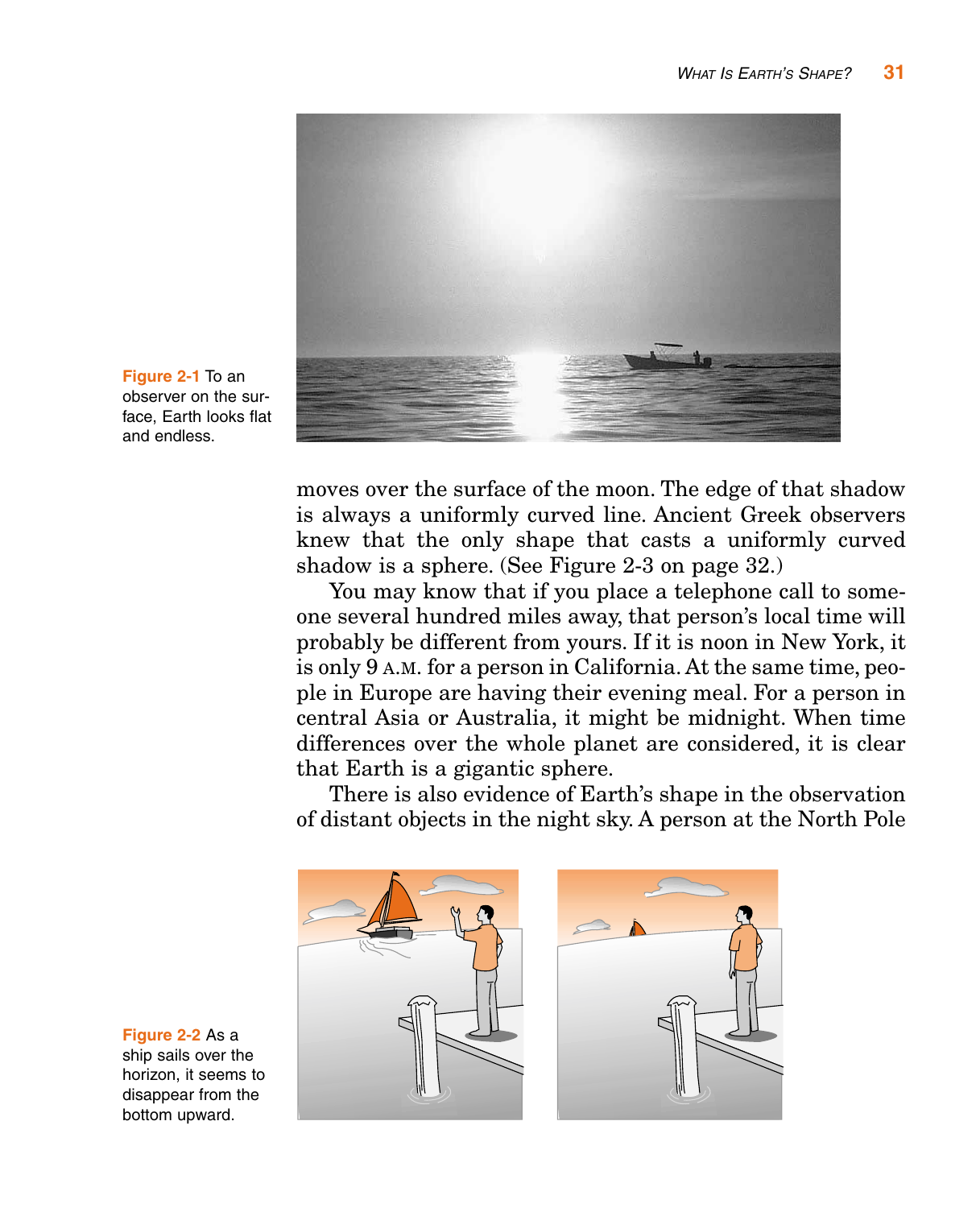



sees the North Star, Polaris, directly overhead. To a person located farther south, Polaris appears lower in the sky. In fact, at the equator, Polaris is along the horizon. (See Figure 2-4.) The **equator** is an imaginary line that circles Earth half way between the North and South Poles. South of the equator, Polaris is not visible at all. (Observers south of the equator can see the stars of the Southern Cross, which is never visible in New York.) These observations support the idea of a spherical planet.

The exploration of space has allowed direct observations and photographs of Earth to be taken from far above its surface. The Apollo program, which explored the moon in the late 1960s, brought astronauts far enough from Earth to show that our planet is a nearly spherical object orbiting in the vastness of space.

#### **ACTIVITY 2-1 HOW ROUND IS EARTH?**

Careful measurements of Earth have shown that it is not a perfect sphere; its equatorial radius is 6378 km, and its polar radius is 6357 km. Earth's rotation on its axis causes a bulge at the equator. But how much of a bulge is there? Earth is not perfectly round. It is **oblate**, or slightly flattened at the poles.

To calculate Earth's degree of flattening, use the formula on page 34. If the result is a large number, Earth is not very round.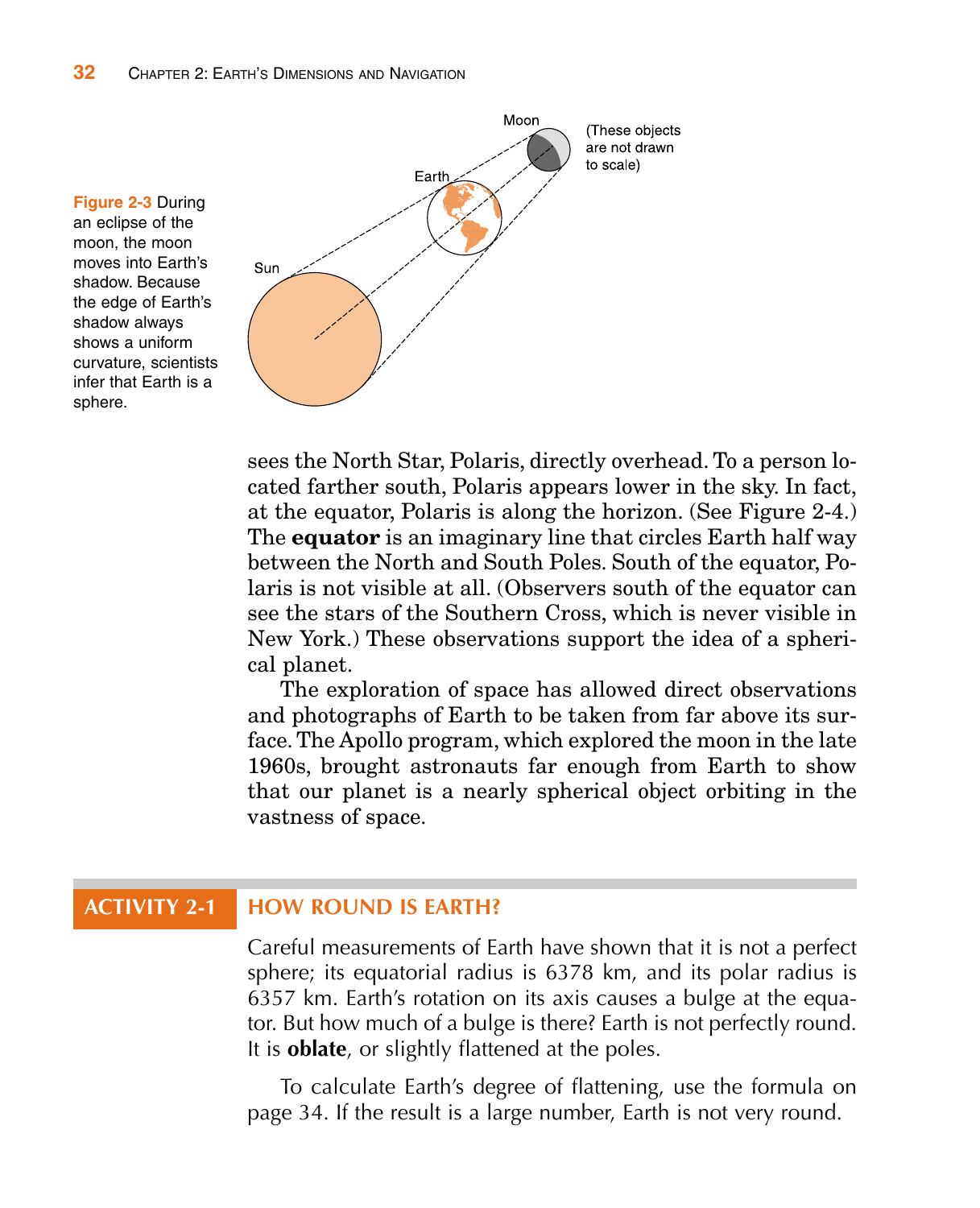

**Figure 2-4** The observation of changes in the angular altitude of Polaris that are made as one travels north or south are consistent with a spherical planet.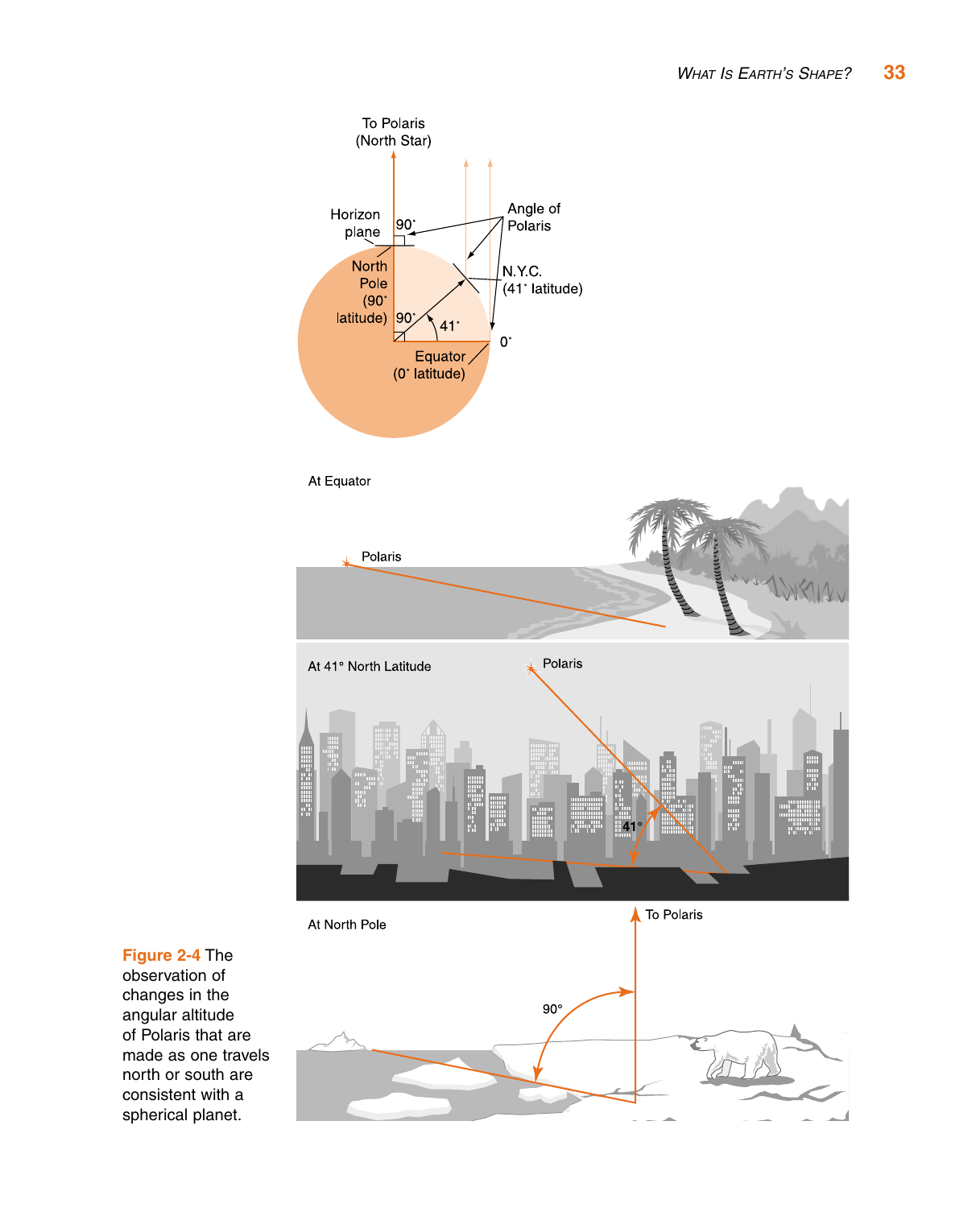Next, use a drawing compass to draw two large circles centered on the same point. Make one circle according to the polar radius and the second determined by the equatorial radius. By comparing these two circles, state how far from round Earth would appear from space.



A Greek scholar named Eratosthenes (era-TOSS-then-ease) made the first recorded calculation of Earth's size about 2000 years ago. He knew that on the first day of summer the noon sun was directly overhead at the town of Syene in Egypt. In Alexandria, 5000 *stadia* (approximately 800 km, or 500 mi) to the north, the sun was 7.2° from the overhead position. (*Stadia* is the plural form of *stadium*, a unit of distance used in Eratosthenes' time.) Since 7.2° is  $\frac{1}{50}$  of a circle, Eratosthenes reasoned that the distance around the Earth must be 50  $\times$ 5000 *stadia*, or 250,000 *stadia*. Although the exact length of a *stadium* is not known, Eratosthenes' figure appears to be remarkably close to the more accurate measurements made today.



### **WHAT ARE EARTH'S PARTS?**

**B**ased on differences in composition, Earth can be divided into three parts. These parts form spheres, one inside the other, separated by differences in density. Each sphere is also a different state of matter: gas, liquid, or solid.

The **atmosphere** is the outer shell of gas that surrounds Earth. The **hydrosphere** is the water of Earth. About 99 percent of this water is contained in Earth's oceans that cover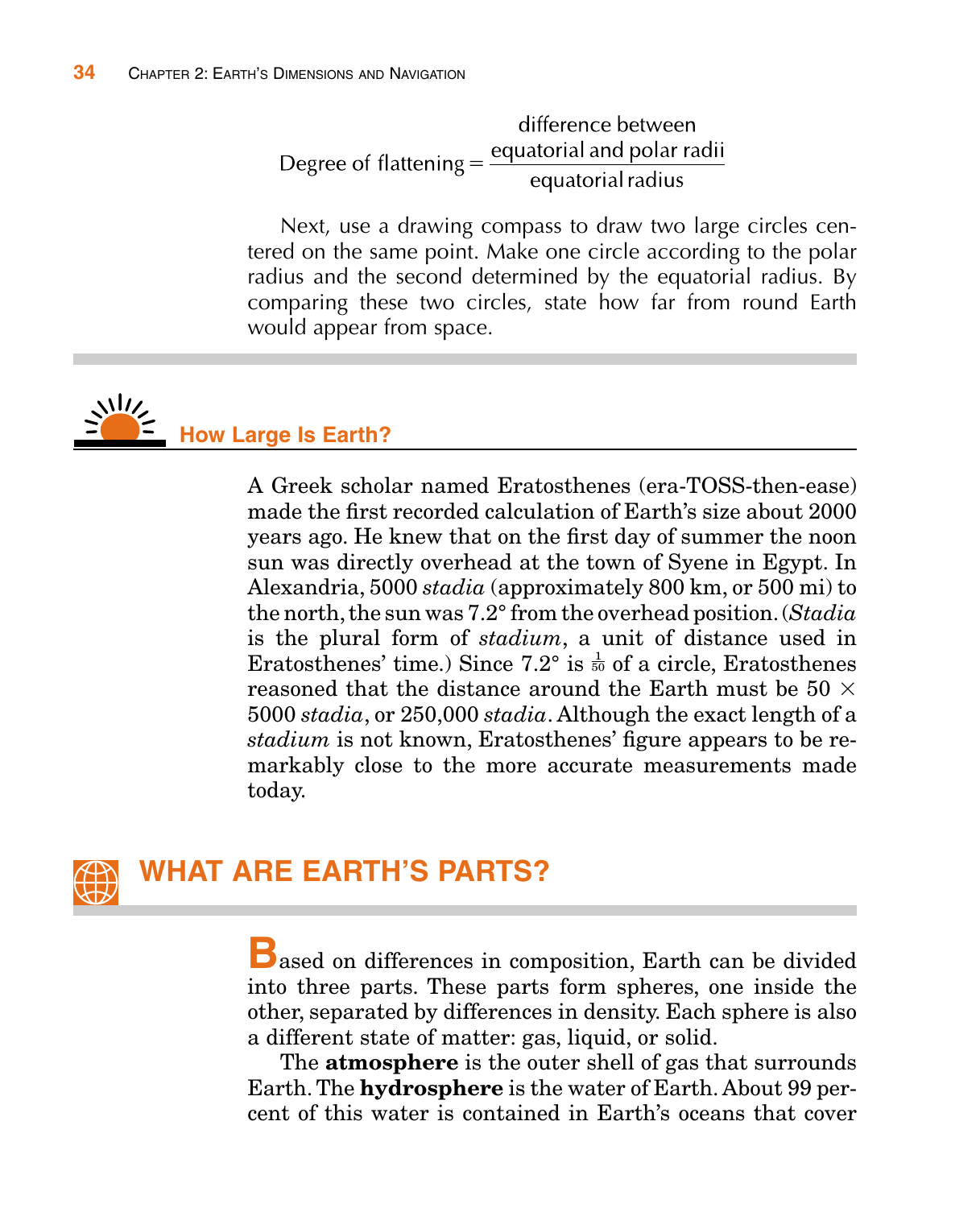about three-quarters of the planet. The **lithosphere** is the solid rock covering Earth. (The crust is the rocky outer layer the lithosphere.)

#### **TABLE 2-1. Average Chemical Composition of Earth's Crust, Hydrosphere, and Troposphere**

|                  | <b>Crust</b>                                             |       | Hydrosphere,                | Troposphere,                |  |
|------------------|----------------------------------------------------------|-------|-----------------------------|-----------------------------|--|
| Element (symbol) | Percent by<br>Percent by<br><b>Mass</b><br><b>Volume</b> |       | Percent by<br><b>Volume</b> | Percent by<br><b>Volume</b> |  |
| Oxygen (O)       | 46.40                                                    | 94.04 | 33.0                        | 21.0                        |  |
| Silicon (Si)     | 28.15                                                    | 0.88  |                             |                             |  |
| Aluminum (Al)    | 8.23                                                     | 0.48  |                             |                             |  |
| Iron (Fe)        | 5.63                                                     | 0.49  |                             |                             |  |
| Calcium (Ca)     | 4.15                                                     | 1.18  |                             |                             |  |
| Sodium (Na)      | 2.36                                                     | 1.11  |                             |                             |  |
| Magnesium (Mg)   | 2.33                                                     | 0.33  |                             |                             |  |
| Potassium (K)    | 2.09                                                     | 1.42  |                             |                             |  |
| Nitrogen (N)     |                                                          |       |                             | 78.0                        |  |
| Hydrogen (H)     |                                                          |       | 66.0                        |                             |  |
| <b>Others</b>    | 0.66                                                     | 0.07  | 1.0                         | 1.0                         |  |

Table 2-1 lists the abundance of chemical elements in each sphere. Rocks in Earth's crust represent the lithosphere because these are the rocks that are found at and near the surface. (Deep inside Earth, denser elements, such as iron and magnesium, are more common than they are near the surface.) Notice that oxygen is among the most common elements in all three parts of Earth. Elements are shown rather than chemical compounds because the crust is composed of thousands of minerals, each with a different chemical composition. However, most minerals contain roughly the same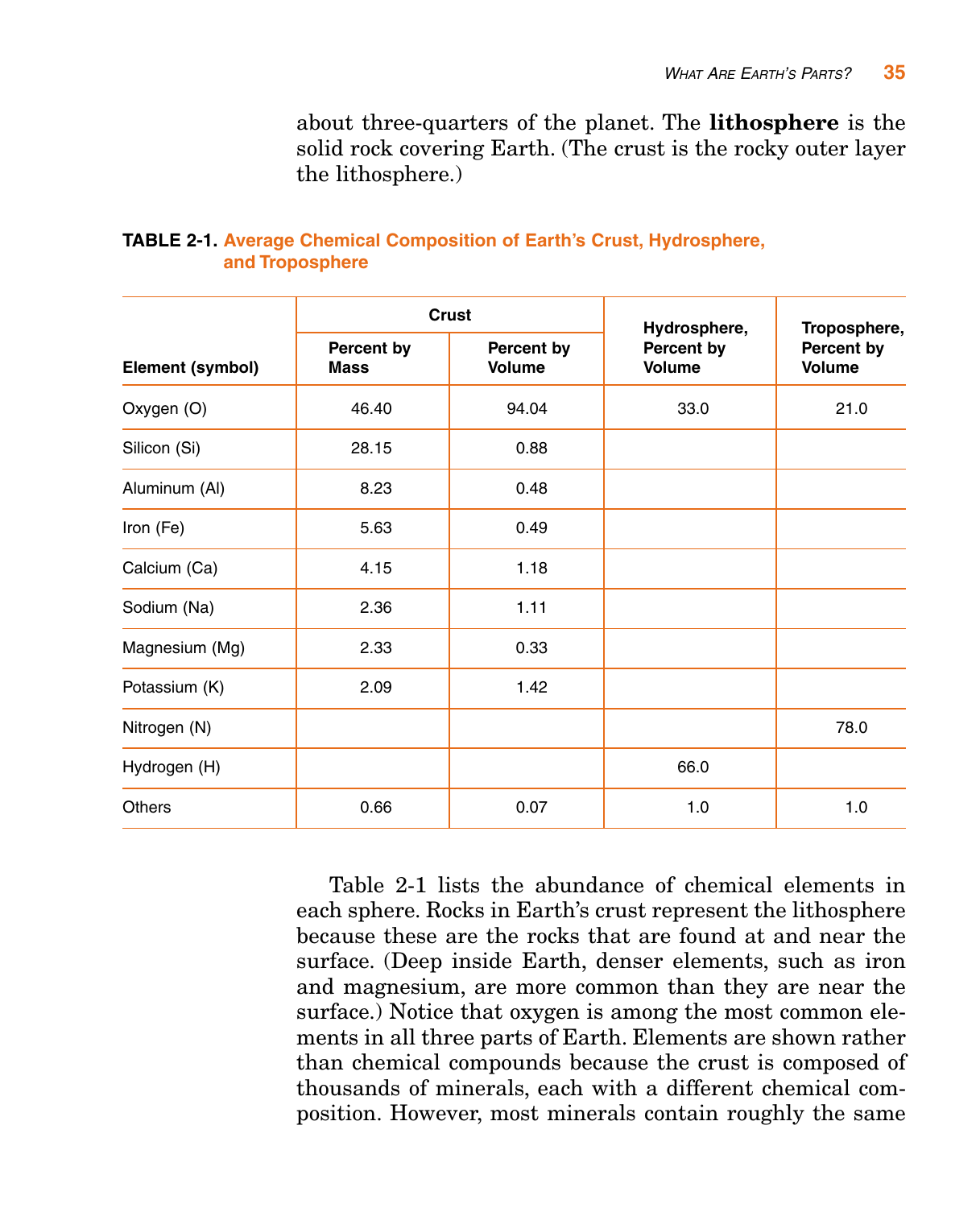elements. Most of the atmosphere is composed of elements in the form of gases. Only the hydrosphere is made mostly of a single compound: water. Water is composed of two parts hydrogen to one part oxygen.

#### **ACTIVITY 2-2 PIE GRAPHS OF EARTH'S SPHERES**

Use the data in Table 2-1 to make a pie graph of the chemical composition of each of the following: the crust, hydrosphere, and lithosphere.



A thin layer of gas, the atmosphere, surrounds the solid Earth and oceans. Most of the mass of the atmosphere, clouds, and weather changes occur in the troposphere, the lowest layer of the atmosphere. (See Figure 2-5.) Although the atmosphere accounts for a tiny part of the total mass and volume of the planet, it is in this changing environment that people and most other life-forms live.

Air is a mixture of gases composed of about 78 percent nitrogen  $(N_2)$ , a stable gas that does not readily react with other elements or compounds. About 21 percent of the atmosphere



**Figure 2-5** The atmosphere is the layer of air that surrounds us.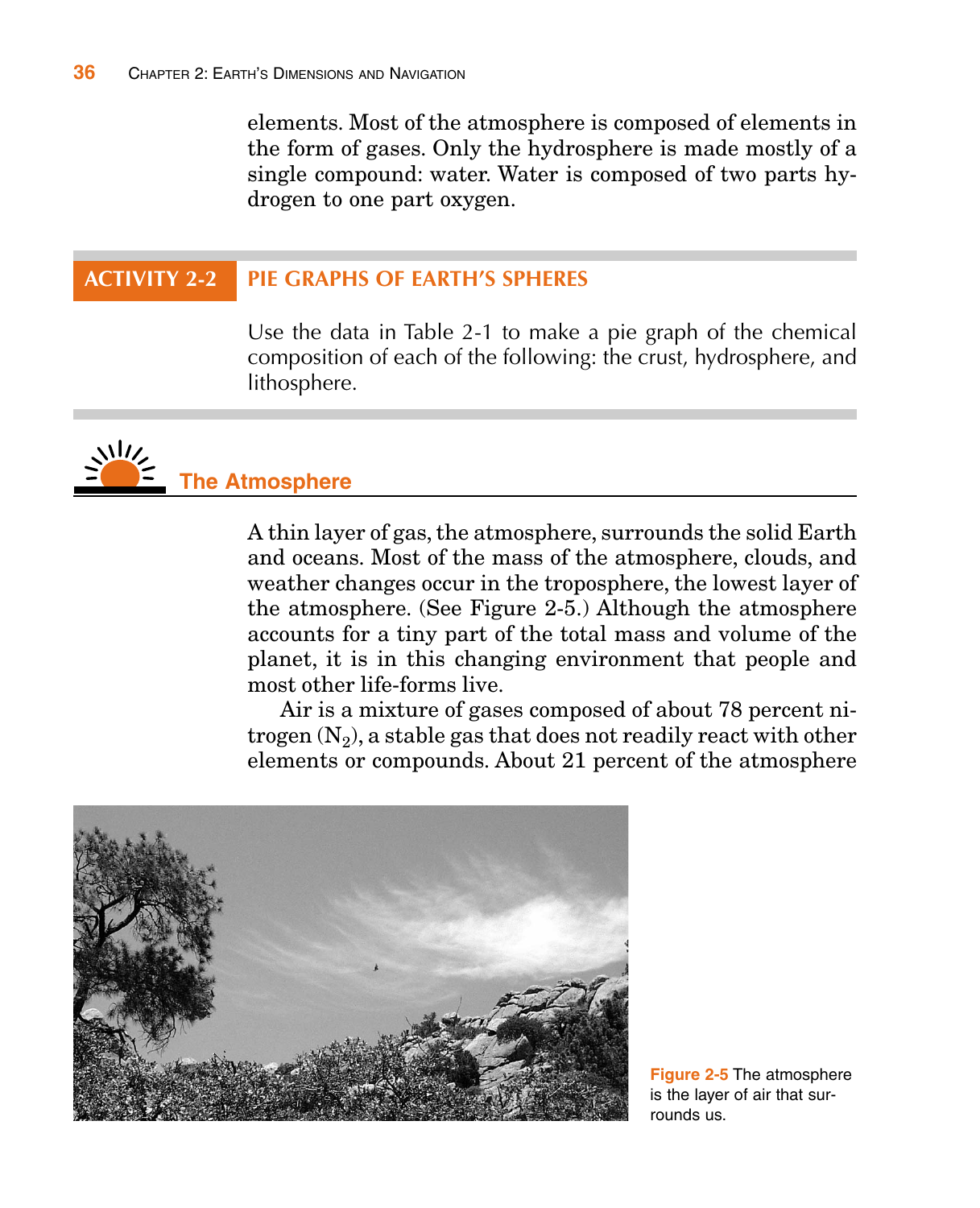is oxygen  $(O_2)$ , which combines with many other elements in the processes of oxidation, combustion, and cellular respiration. Living things depend on cellular respiration to make use of the energy stored in food.The inert gas argon, which almost never reacts with other elements or compounds, makes up about 1 percent of the atmosphere.

The proportions of other gases in the atmosphere are variable. The amount of water vapor, water in the form of a gas, can vary from as high as several percent in warm, tropical locations to a tiny fraction of a percent in deserts and cold areas. Carbon dioxide, a common product of respiration and the burning of fossil fuels, makes up far less than 1 percent. However, carbon dioxide needed by plants for photosynthesis, and it may play an important role in climate change, which will be explored in Chapter 25.

The paragraph above describes the composition of the atmosphere's lowest layer, the **troposphere**. Note that the names of the layers of the atmosphere end in *–sphere* because this is their shape around Earth*.* The names of the boundaries between layers end in *–pause* as in stopping. Therefore, the tropopause is the place where the troposphere ends.

The atmosphere is divided into layers based on how the temperature changes with altitude. (See Figure 2-6.) Because



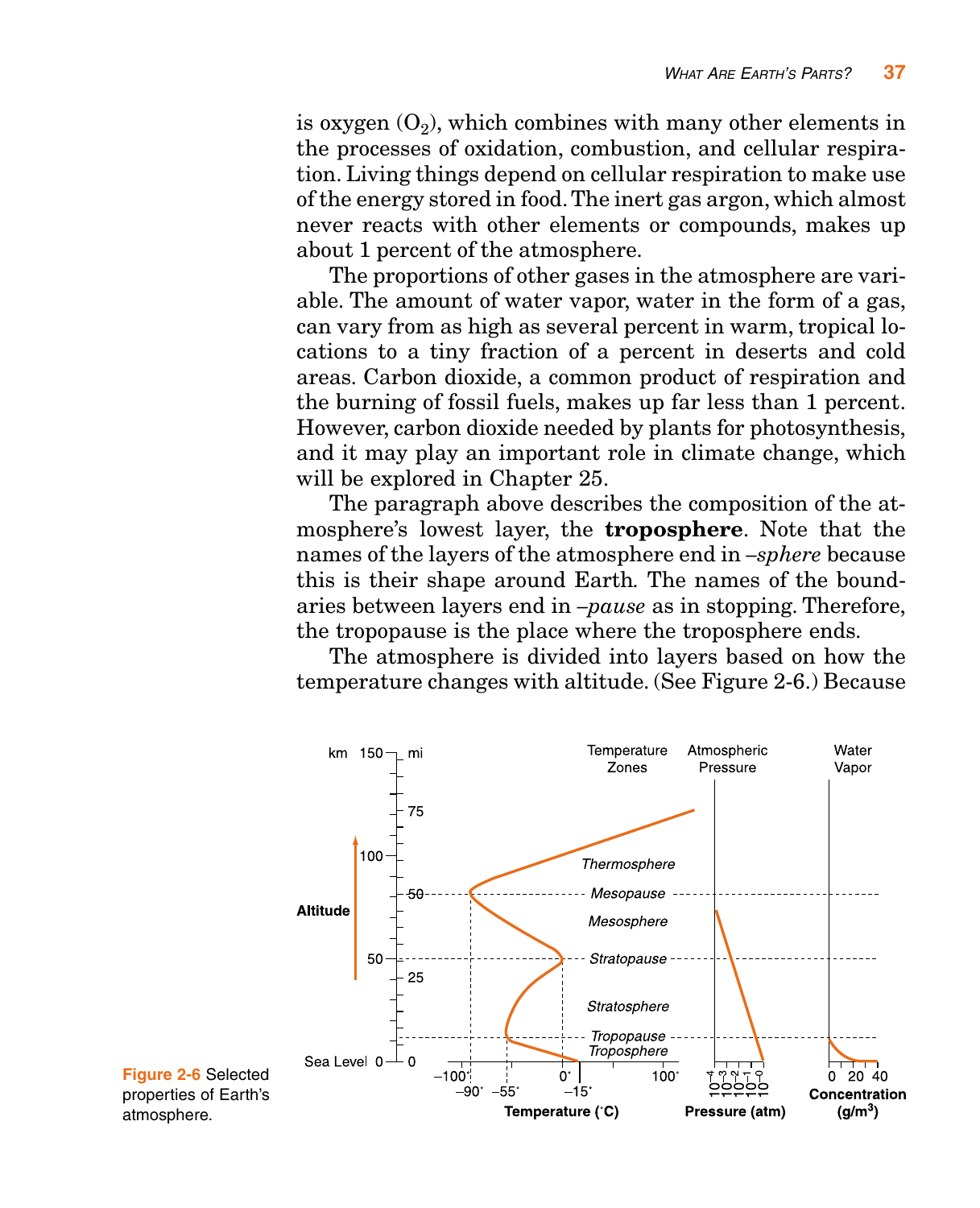the layers of the atmosphere are a result of density differences, the atmosphere is most dense at the bottom of the troposphere. Actually, the troposphere contains most of the mass of the atmosphere even through it extends only about 7 mi (12 km) above Earth's surface. Nearly all the atmosphere's water vapor, clouds, and weather events occur in this lowest layer.

Within the troposphere as altitude increases, temperature decreases. Have you ever noticed that snow lasts longer in the high mountains? The world's highest mountains extend nearly to the top of the troposphere. Above that height, the temperature change reverses and it actually becomes warmer with increasing altitude. The altitude at which the reversal occurs is known as the tropopause.

The next layer of the atmosphere is the **stratosphere**, in which the temperature increases with increasing altitude. The stratosphere extends up to the stratopause, where another change in temperature trend takes place. In the **mesosphere**, the temperature falls as altitude increases.Above the mesopause, is the highest layer, the **thermosphere**, in which the air temperature rises significantly. However, that increase in temperature speeds the motion of very few atoms. This increased agitation separates the molecules into positive and negative ions. This layer is sometimes called the ionosphere.

The lower boundary of the atmosphere is quite distinct: the surface of the land or the hydrosphere. However, because the atmosphere thins with altitude, there is no clear upper boundary of the atmosphere. The atmosphere just gets thinner and thinner as you get farther from Earth. When people refer to the atmosphere, they usually mean the troposphere, which contains about three-quarters of the atmosphere's total mass. This is layer in which we live.

#### **ACTIVITY 2-3 INTERPRETING REFERENCE TABLES**

You have probably ridden an elevator to the top of a building. What would you experience if you could ride in an open elevator through the atmosphere? Based on the information in Figure 2-6, write a travelers' guide to an elevator ride to a point 150 km above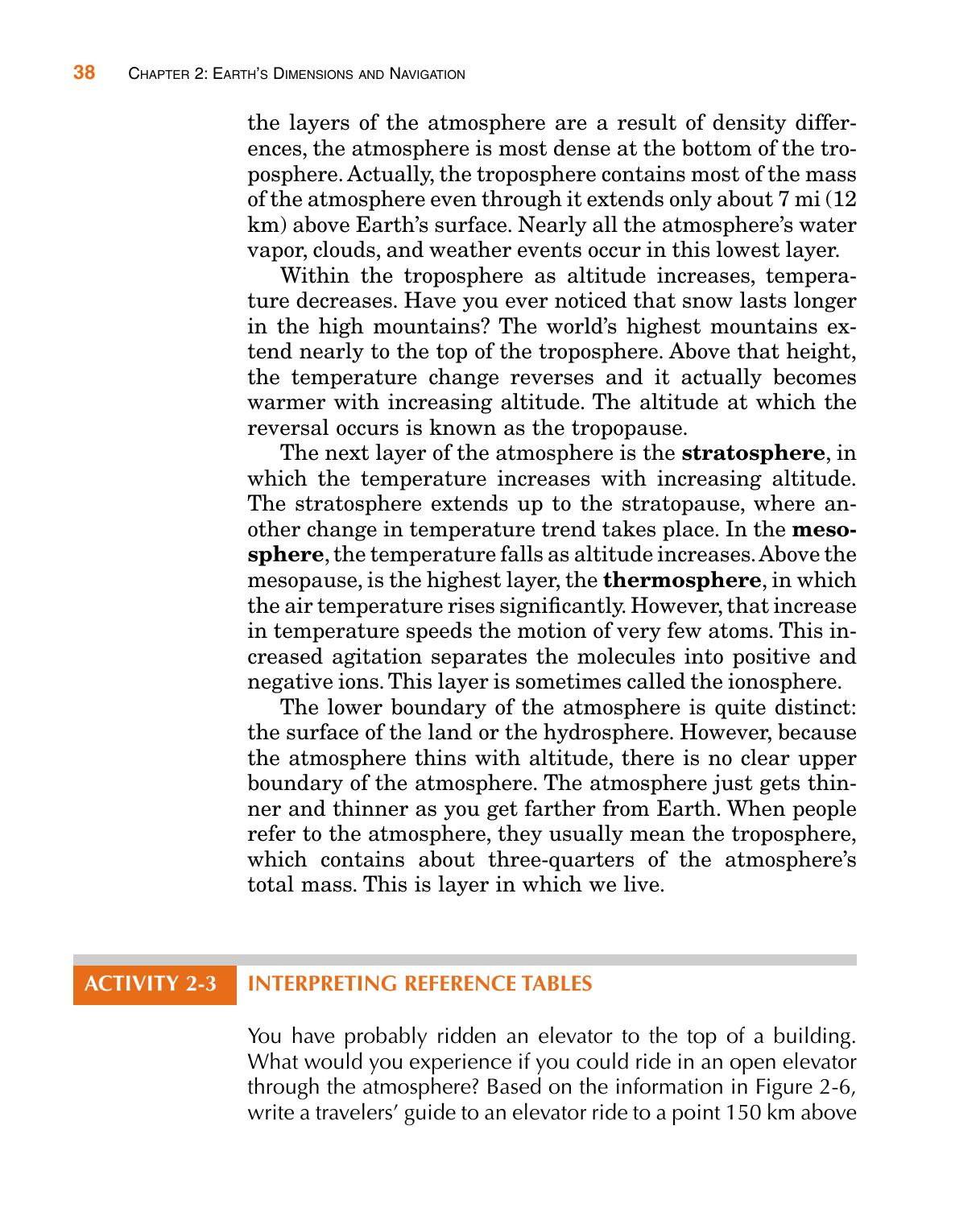Earth's surface. Describe changes in temperature, air pressure, and water vapor concentration that a traveler would encounter on the ride. In addition, describe the protective equipment that a traveler would need to survive the trip.

# **The Hydrosphere**

Earth's oceans cover nearly three times as much of our planet as do the continents. People may think oceans are vast, featureless expanses of water; but oceans are not infinite and not featureless. The bottom of the oceans are almost as variable as the land areas. The hydrosphere is Earth's thinnest layer, averaging about 4 km in depth. Furthermore, scientists think the oceans are where life began on Earth

The liquid hydrosphere can be divided into two parts. About 99 percent of the hydrosphere is made up of the oceans, which are composed of salt water. Salt water is about 96.5 percent water and about 3.5 percent salt, mostly sodium chloride (common table salt). The remaining 1 percent of the hydrosphere is freshwater, which contains much smaller concentrations of dissolved solids. Freshwater is found in streams, rivers, and lakes. However, far more freshwater exists in the spaces within soil and rock. In fact, groundwater is estimated to be 25 times as abundant as the freshwater on Earth's surface.



This natural arch in Utah (see Figure 2-7 on page 40) is part of the lithosphere, Earth's rigid outer layer. The great bulk of Earth is the geosphere. We can define the **geosphere** as the mass of solid and molten rock that extends more than 6000 km from Earth's solid surface to its center. The lithosphere, the top 100 km of the geosphere, is the most rigid (unbending) part of the geosphere. Direct explorations in mines have taken humans to a depth of less than 4 km. The deepest drill hole is about 12 km deep. Everything we know about the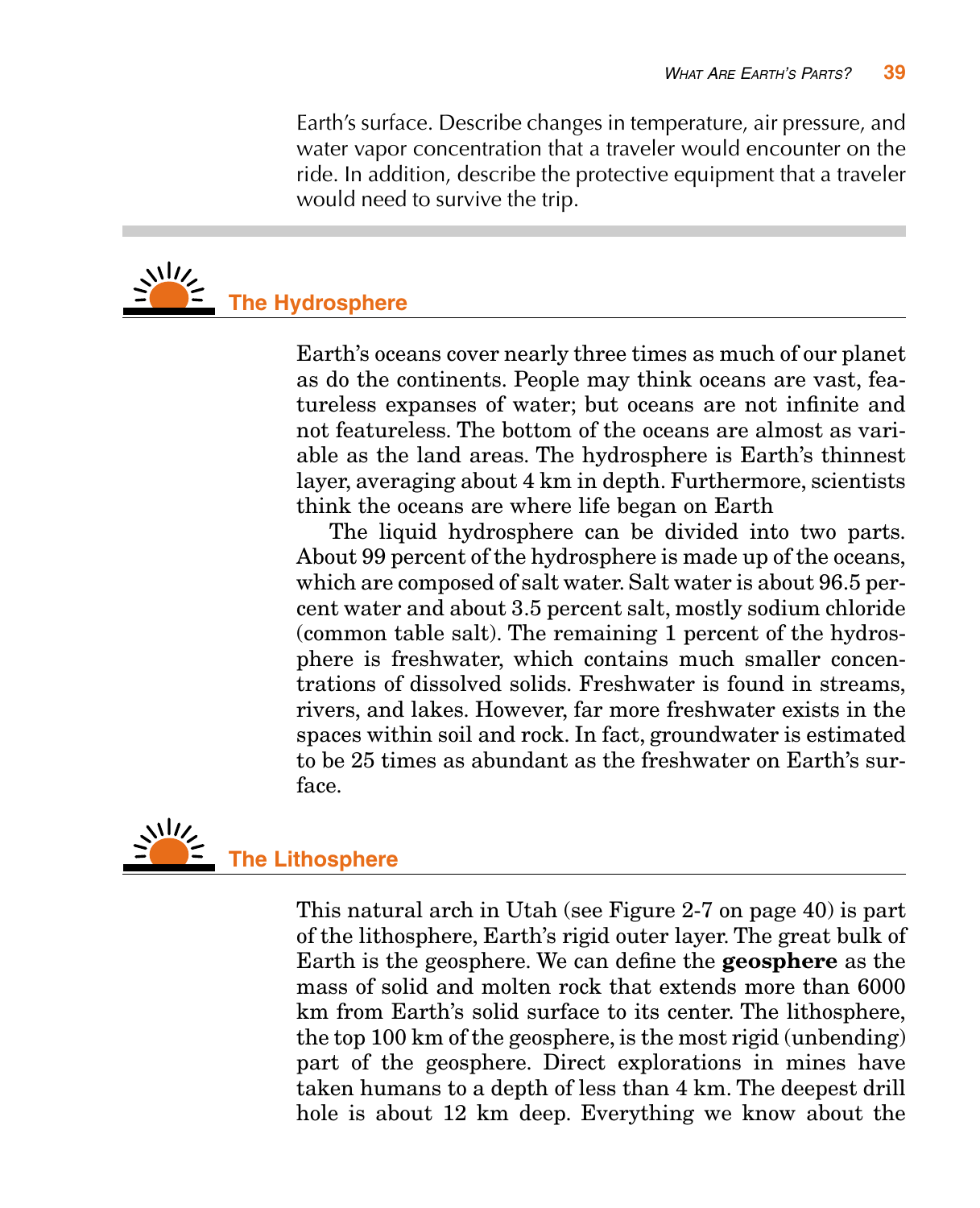

**Figure 2-7** This natural arch in Utah is part of the lithosphere, the rigid outer layer of the solid Earth.

> geosphere at depths greater than 12 km comes from indirect evidence, such as the increasing temperatures with depth, the passage of seismic (earthquake) waves, examination of meteorites, and from the determination of Earth's bulk properties, such as its density.



## **HOW IS LOCATION DETERMINED?**

**H**ow can sailors far out on the ocean determine their position? With no familiar landmarks, such as roads, cities, and geographic features, they cannot describe their location in terms of surface features the way people usually do on land. Long ago, explorers solved this problem by establishing a coordinate system that covers the whole Earth.



The grid on a sheet of graph paper is a type of coordinate system. Each point on the paper can have a unique address expressed in terms of numbers along the *x-* and *y*-axes. Many cities are laid out in a coordinate system. Much of New York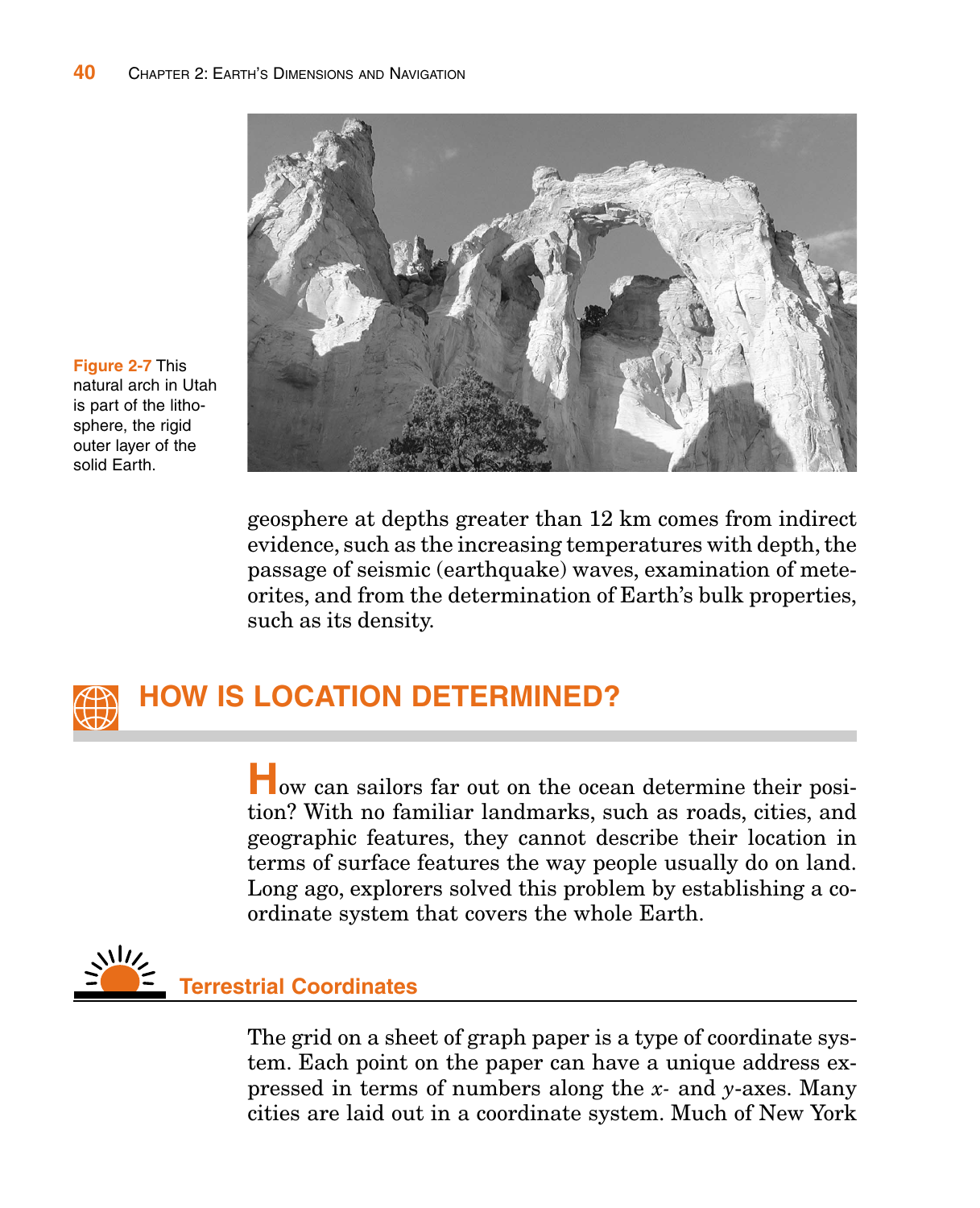

**Figure 2-8** Latitude is the angular distance north or south of the equator.

City has numbered avenues that run north-south and numbered streets that run east-west. Knowing the street address of a building can help a person quickly locate it on a map or in the city itself. However, in Earth's undeveloped areas there are no roads or street signs, and there is no way to mark the oceans' surface. Because of this, explorers used their observations of the sun and stars to find their position on Earth's surface.

The coordinate system established by early sailors and explorers is Earth's system of latitude and longitude, called **terrestrial coordinates**. This system is based on the spin (rotation) of Earth on its axis. The **axis** is an imaginary line that passes through Earth's North and South Poles. Halfway between the poles is the equator, an imaginary line that circles Earth. The first terrestrial coordinate value is latitude. As shown in Figure 2-8, **latitude** is the angular distance north or south of the equator.

Lines of equal latitude are called parallels because they run east-west and, unlike longitude lines are parallel to each other. The equator is the reference line at latitude 0°. Both north and south of the equator, latitude increases to a maximum of 90° at the poles. Parallels can be drawn at any interval of latitude from the equator  $(0^{\circ})$  to the north and south poles (90°N and S).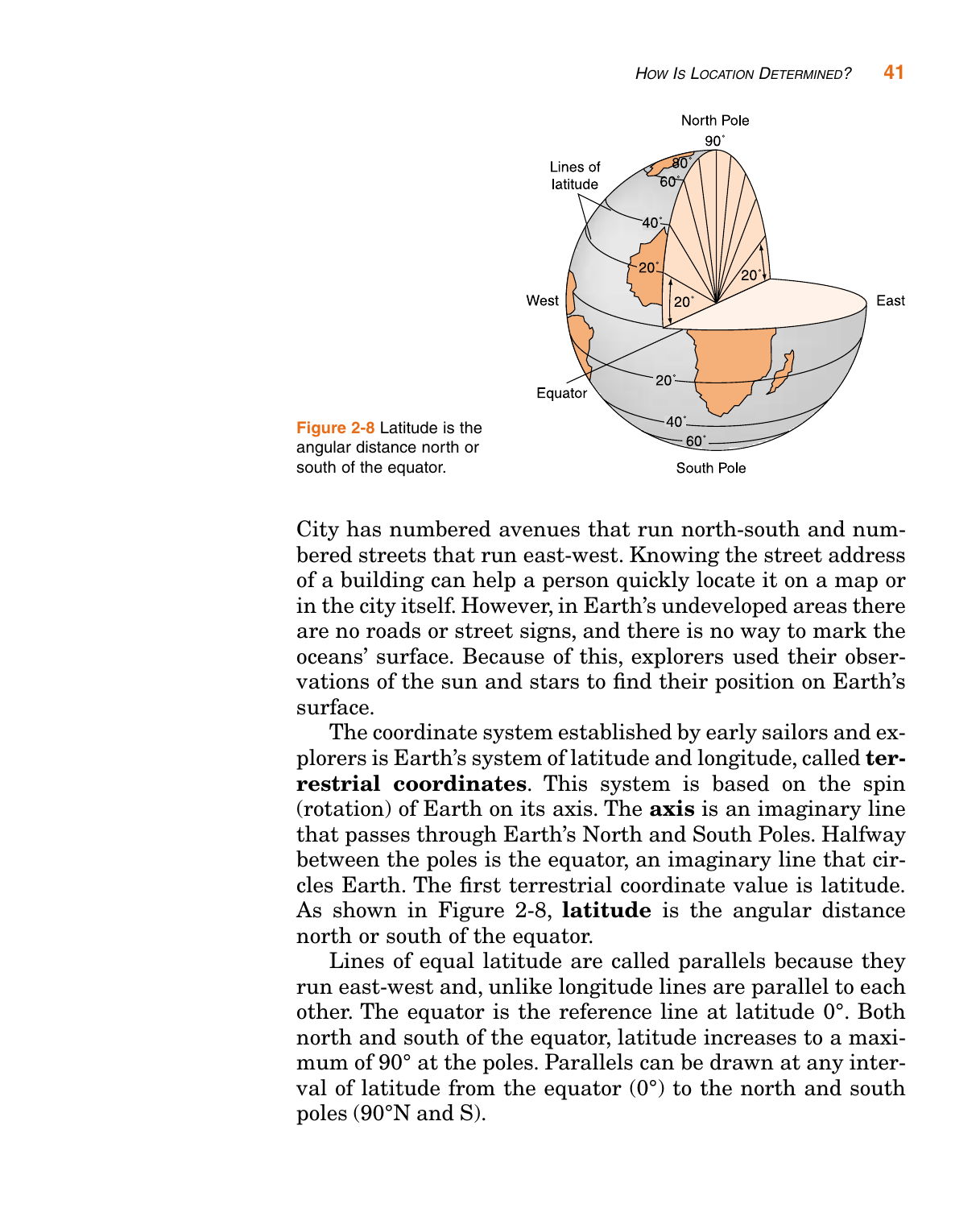

The second terrestrial coordinate value is longitude. As shown in Figure 2-9, **longitude** measures angular distance east and west. Unlike latitude, there is no natural or logical place to begin longitude measurements. English explorers established their reference line at the Royal Observatory in Greenwich (GREN-itch), England. Since England dominated world exploration and mapmaking, a north-south line through Greenwich became the world standard for measurements of longitude. Today, the Greenwich meridian, also known as the **prime meridian**, has become the reference line from which longitude is measured.

Lines of equal longitude are called meridians. Meridians all run from the North Pole to the South Pole. The prime meridian has a longitude of 0°. Longitude increases to the east and west to a maximum of 180°, a line that runs down the middle of the Pacific Ocean. Meridians are not parallel because they meet at the North and South Poles. As shown in Figure 2-10, the Eastern and Western Hemispheres are the two halves of Earth bounded by the prime meridian and the north-south line of 180° longitude.

Unfortunately, some people think of latitude and longitude only as lines. For example, they confuse latitude, the angular distance from the equator, with the lines on a map that show constant latitude. If your only purpose is to read the coordinates on a map, this is not a problem. But, if you want to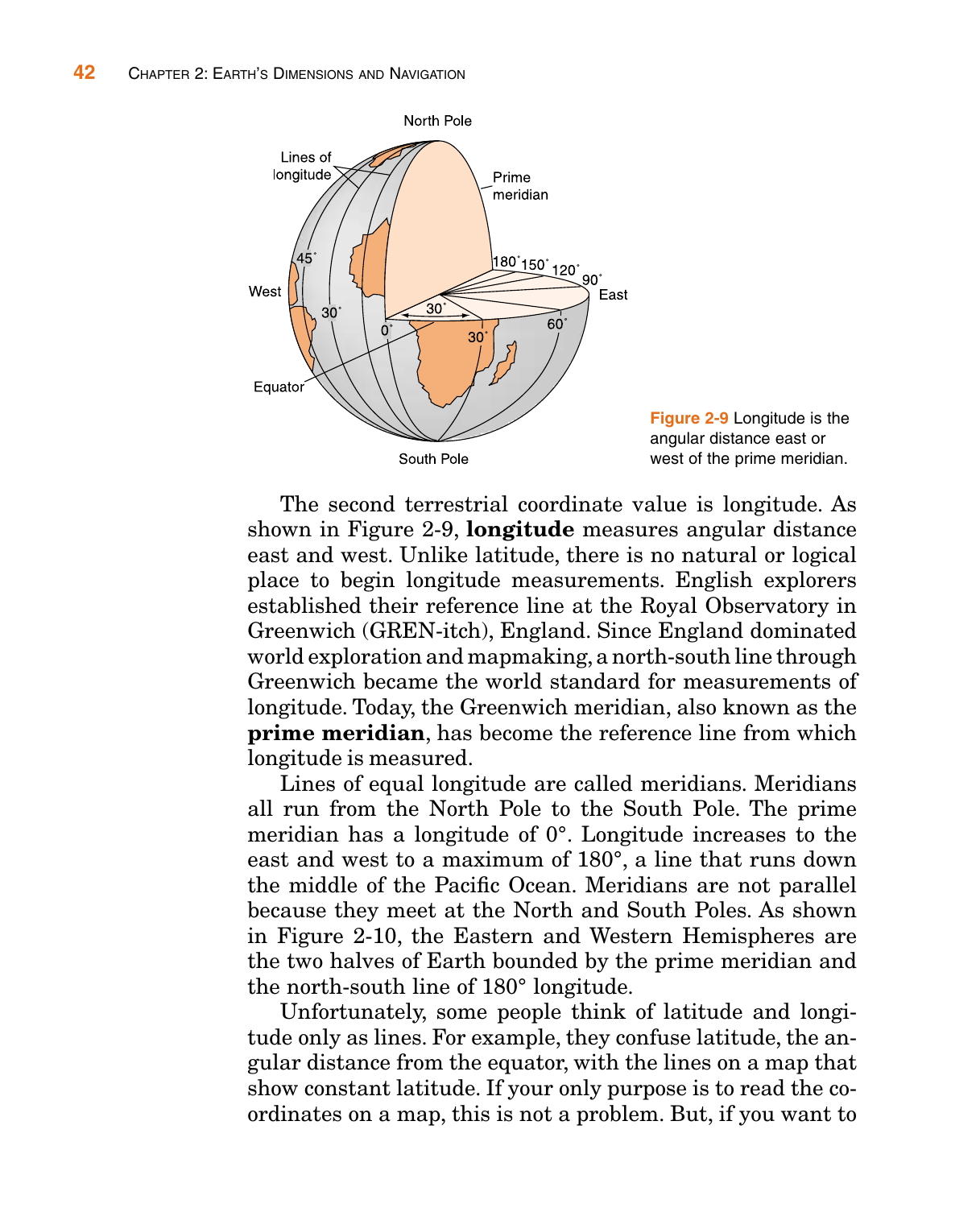

understand what latitude is and how it is determined, you need a deeper understanding.



Earlier in this chapter you read that observations of Polaris, the North Star, were used to show that Earth is a sphere. Those observations can also be used to tell how far north a person is from the equator. It takes Earth one day, 24 hours, to complete one rotation on its axis. That rotation is responsible for day and night. Although there is no scientific reason that Earth's axis should be aligned with any particular star, it is. The direction in which Earth's axis points moves through a 26,000-year cycle. However, at this time the axis lines up with a relatively bright star called Polaris, or the North Star. (The alignment is not perfect, since Polaris is a little less than 1 degree from the projection of Earth's axis.) Figure 2-11 on page 44 shows how to locate Polaris.

An observer at the North Pole sees Polaris directly overhead in the night sky.The angle from the horizon up to Polaris is therefore 90°. That observer is also located 90° north of the equator. As the latitude of the observer decreases, the altitude of Polaris also decreases. At the equator, Polaris is visible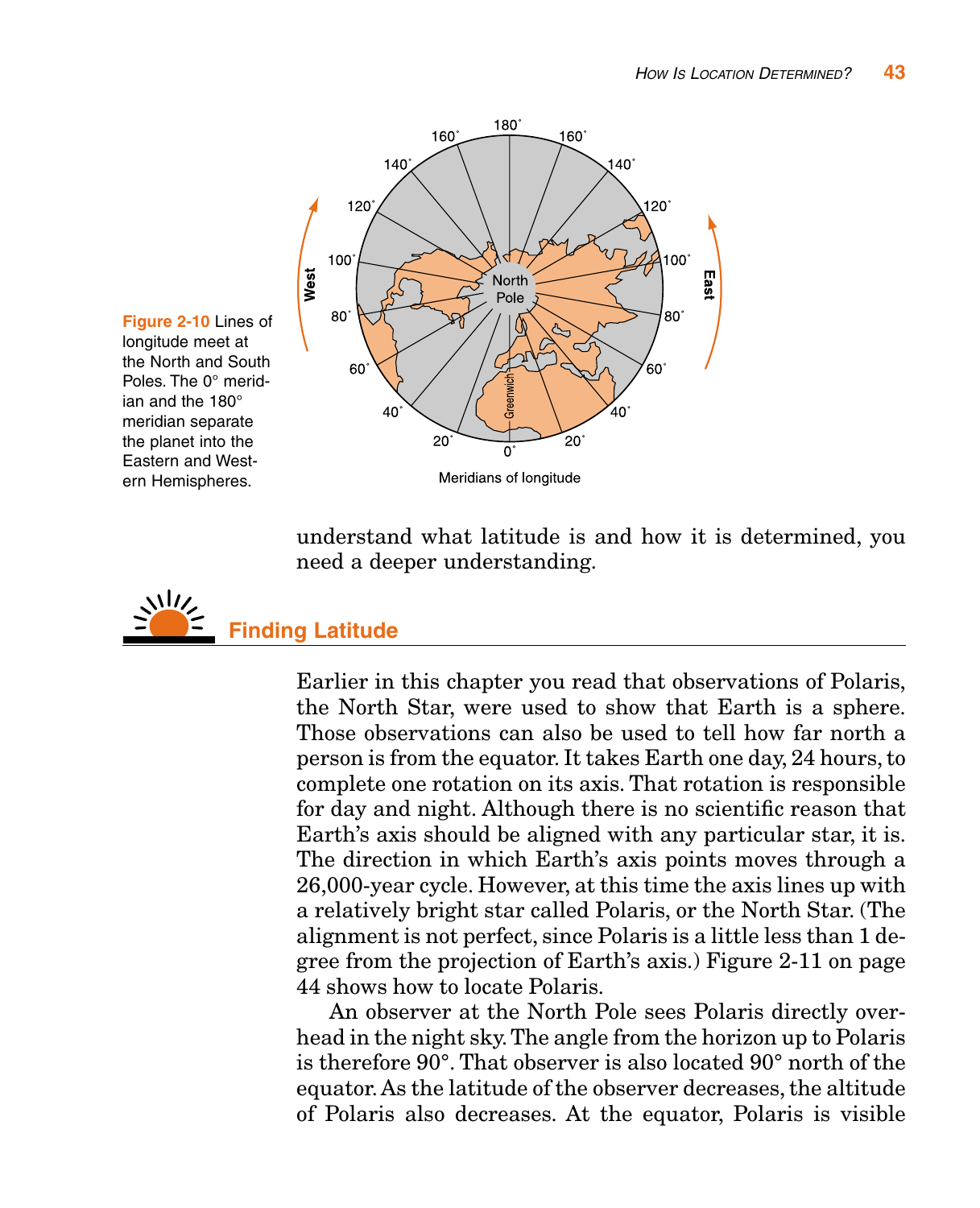

**Figure 2-11** The easiest way to find Polaris, the North Star, is to locate the Big Dipper and follow the pointer stars at the end of its bowl as they point to Polaris. This diagram shows the way the Big Dipper looks in the evening sky at the middle of each season. The Little Dipper also rotates around Polaris, but it is shown only in its autumn position.

right on the northern horizon. Here, Polaris is 0° above the horizon, the latitude at Earth's equator is 0°. Therefore, for any observer in the Northern Hemisphere, latitude can be determined by observing the angle of Polaris above the horizon. The altitude of Polaris equals the latitude of the observer.

South of the equator the North Star is not visible. However, with a star map, an observer can determine the point in the night sky that is directly above the South Pole. It is near the constellation called the Southern Cross. In a procedure similar to what is done in the Northern Hemisphere, south latitude is equal to the angle of that point in the starry sky above the horizon. For people used to sighting on Polaris, it did not take long to master finding latitude in the Southern Hemisphere.

#### **ACTIVITY 2-4 DETERMINING YOUR LATITUDE**

You can construct an instrument to measure your latitude using the following simple materials: a protractor, a thin string, a weight, and a sighting device such as a soda straw. This instrument is called an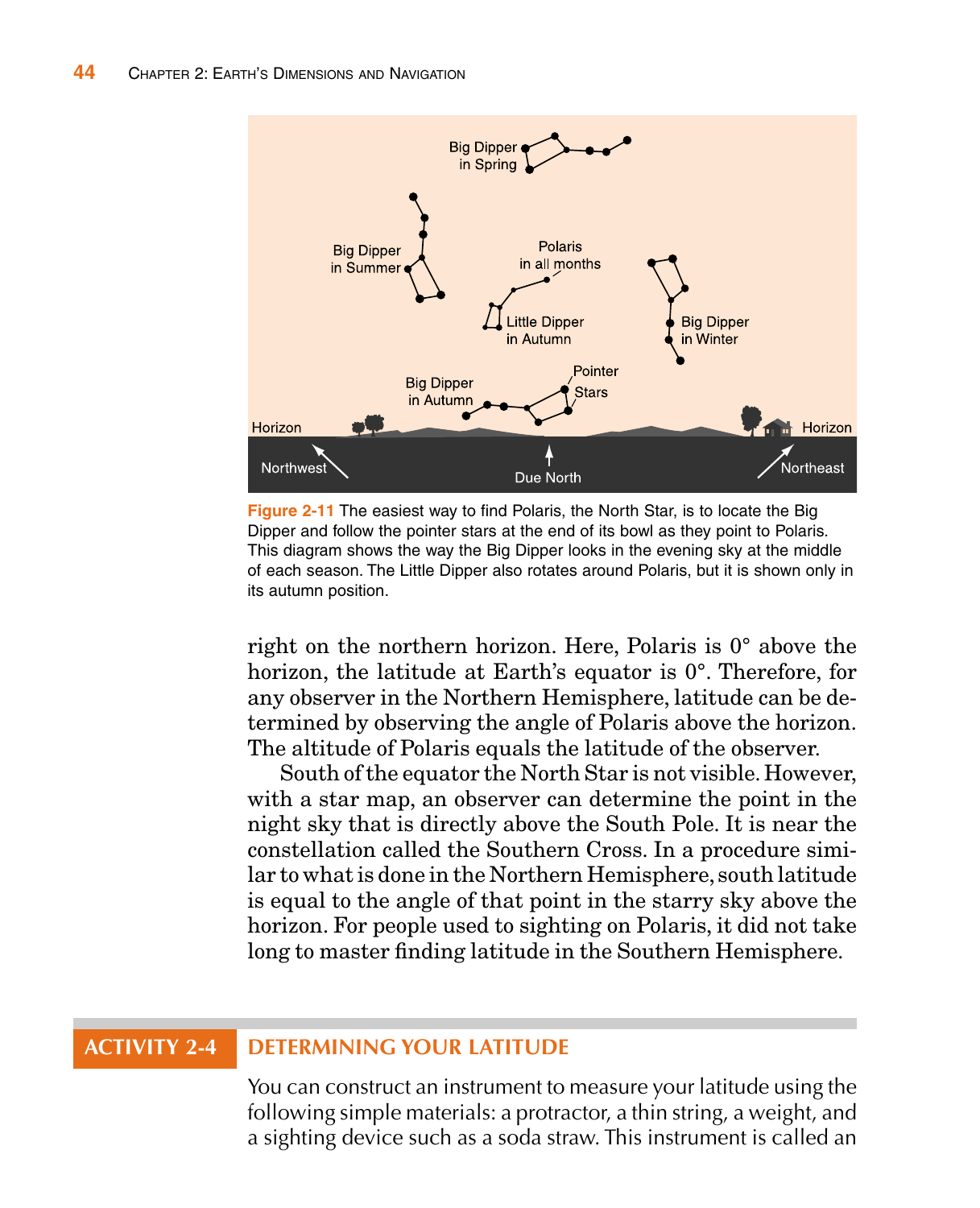

astrolabe. It is similar in principle to instruments used by mariners for hundreds of years. Figure 2-12 shows how to construct and use a simple astrolabe.

If you use a standard protractor when you sight along the horizon, the string will fall along the 90° line. Similarly, if you look straight up, the string will line up with  $0^\circ$ . In these cases, you will need to subtract your angle readings from 90° to find your latitude. Your latitude is equal to the angle of the star Polaris above a level horizon.



Longitude can be determined by observations of the position of the sun. If it is noon where you are, it must be midnight halfway around Earth. (A full circle is 360°, so halfway around the planet is 180°.) The sun appears to move around Earth from east to west. Therefore, when it is noon where you are, in places to your east, the local time is afternoon, and in places to your west it is still morning. Because the sun appears to move around Earth in 24 hours, each hour of time difference repre $sents \frac{1}{24}$  of 360°, or  $15^{\circ}$ . So, each 1-hour difference in time from one location to another represents 15° of longitude.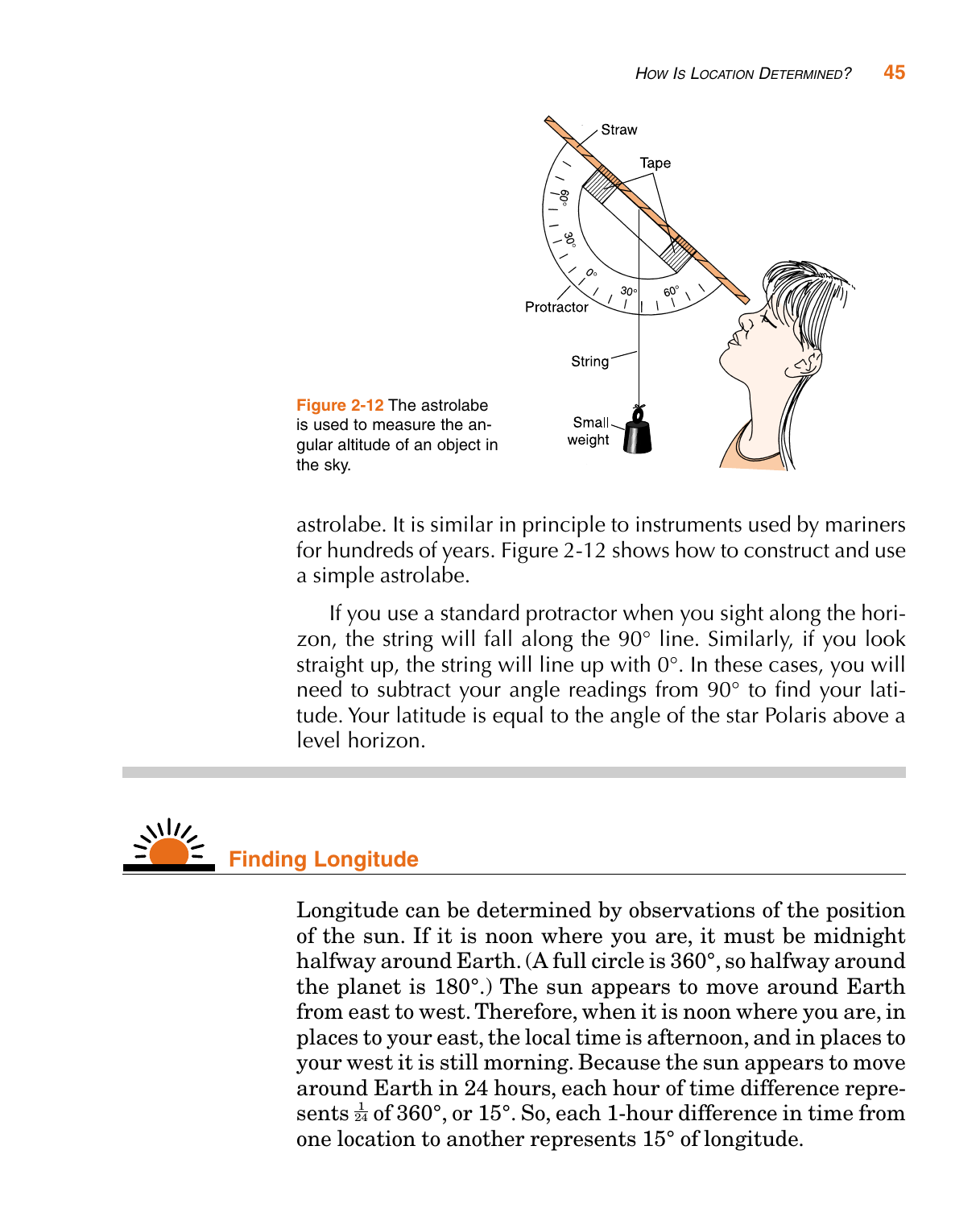Using the time difference of 15° per hour, you can determine the numerical value of longitude. But how can you determine whether it is east or west longitude? If local time is earlier than Greenwich time, the observer is located in the Western Hemisphere. Observers in the Eastern Hemisphere will note that local time is later than Greenwich time. To make this clearer, you can look at a globe and imagine the sun at the noon position in England. Remember that Earth spins toward the east. On your globe, most of Europe and Asia, at eastern longitudes, are in the afternoon or evening. At the same time in those places to the west of England, it is still morning.

Of course, this is based on solar time. Solar noon is the time the sun reaches its highest point in the sky. Clock time may differ from solar time by half an hour, even more if daylight savings time is in effect. If people set their clocks to the apparent motion of the sun across the sky in their location, clock time would be different from one place to another. This was done before time was standardized. In those days, towns had a clock that chimed on the town hall, so the citizens would know the local time. At that time, watches were difficult to make and too expensive for most people to own. Only places on a north-south line (at the same longitude) would have exactly the same clock time. If you wanted to meet someone in another town at a particular time, you could not use a clock set to the time in your town because you would probably show up early or late. Radio and television programs would not necessarily begin on the hour or half-hour. To standardize time, the United States is divided into four time zones: Eastern, Central, Mountain, and Pacific Time. In each time zone, all clocks are set to the same time.

#### **ACTIVITY 2-5 FINDING SOLAR NOON**

It is quite easy to measure local time by observations of the sun. To determine the time of solar noon, you will need to be at a location where a tall, vertical object, such as a flagpole or the high corner of a tall building, casts a shadow onto a level surface. Throughout the middle of the day, mark the exact position of the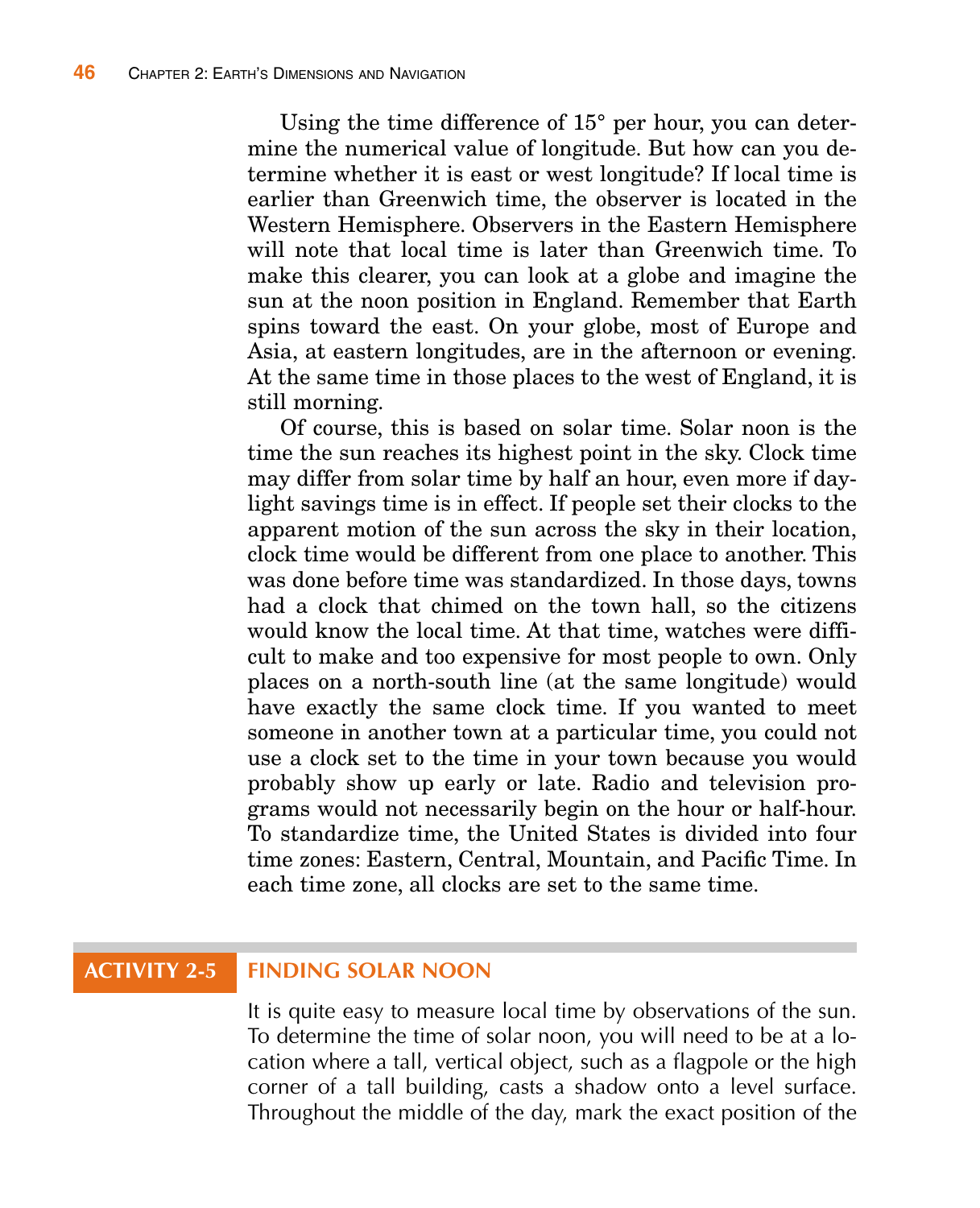point of the shadow, and label the positions with the accurate clock time. (To avoid making permanent marks, use a substance such as chalk that will wash away in the rain.) Call these marks the time points. Connecting the points will form a curved line north of the object casting the shadow.

The next step is find where the curved shadow line comes closest to the base of the shadow object. (You will probably need to use a long metal tape measure to measure the distance.) Mark this point "Solar Noon." Finding the clock time of solar noon will probably require you to estimate between the marked time points to establish the precise time of "Solar Noon."

An added benefit of this procedure is that it provides a line that runs exactly north to south. The line from the vertical base of the shadow object could actually be extended to the North Pole. The English navigators dominated world exploration and mapmaking after the defeat of the Spanish Armada in 1588. These mapmakers set their clocks to observations of the sun made at the Royal Observatory in Greenwich, England. Therefore a north-south line running through Greenwich became the line from which longitude was measured. Modern clocks have become so precise they can measure small changes in Greenwich noon throughout the year. Therefore, **Greenwich Mean Time (GMT),** which evens out these small annual changes, is used as the basis of standard time throughout the world.

The method of determining longitude became quite clear. However, in practice, it was not so easy. A navigator at sea needs to know the precise time noon occurs back in Greenwich. Although ships carried the most accurate clocks available at that time, after a long sea voyage, changes in temperature, and the rocking motion of the ship caused these mechanical devices to become inaccurate. It was easy enough to observe local time by observing when the shadow of a vertical object pointed exactly north. Buy comparing local time with the time back in England depended on those mechanical clocks. Until very accurate clocks could be manufactured, measurements of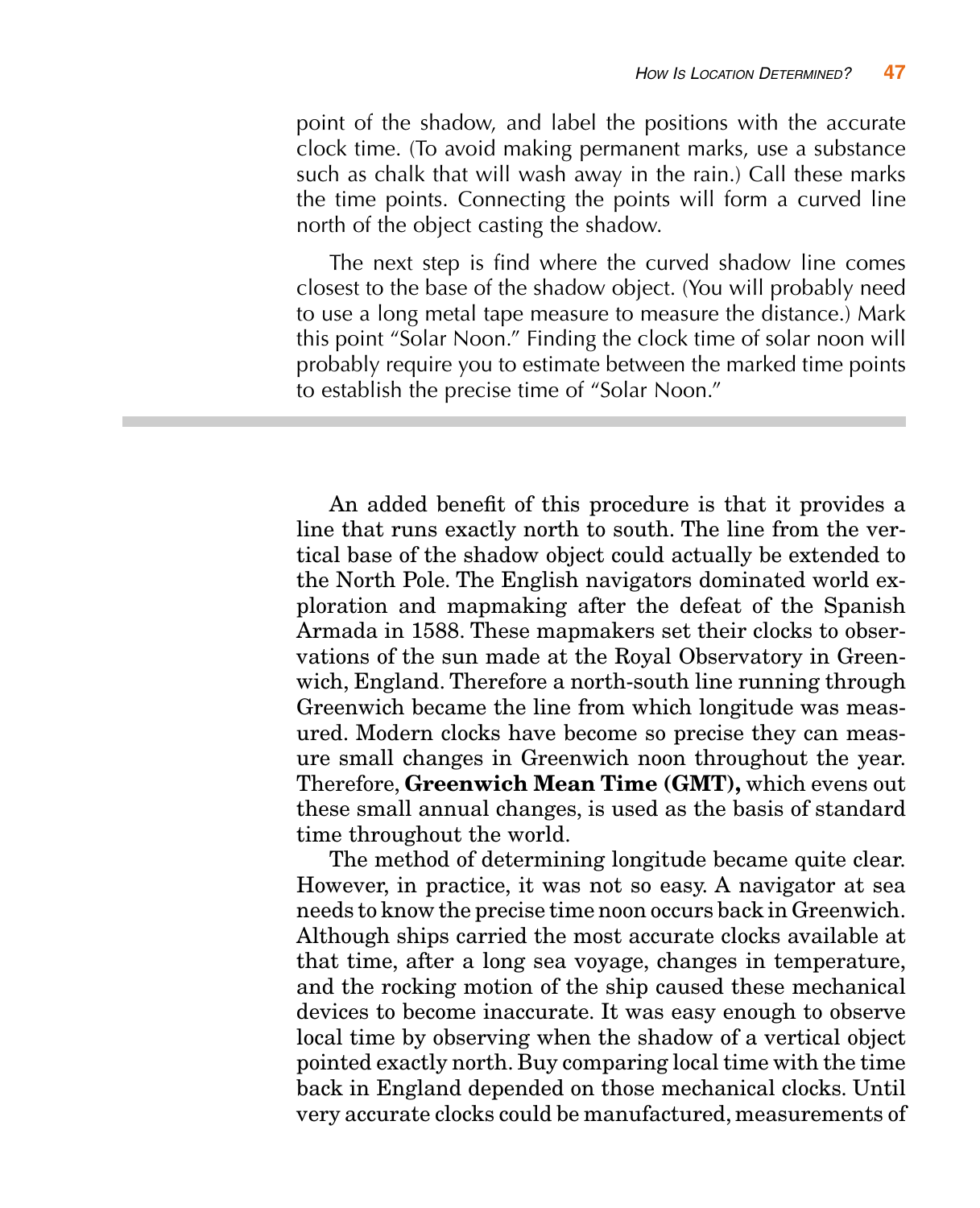longitude were poor, and maps generally showed large errors in the east-west direction.

#### **ACTIVITY 2-6 DETERMINING YOUR LONGITUDE**

Longitude equals the time difference between local solar time and Greenwich Mean Time (GMT) in hours and hundredths of an hour multiplied by 15° per hour of difference. If you performed the solar noon activity earlier in this chapter, you can use your data to determine your longitude. In that activity, you determined the difference between clock time and solar time. For example, if you determined that solar noon occurred 11:55 A.M., the difference between clock time and solar time is  $-5$  minutes. If solar noon occurred at 12:09 P.M., the difference between clock time and solar time is  $+9$  minutes. (Convert your solar time from hours and minutes to hours and hundredths of an hour by dividing the minutes by 60.)

For any location in New York State, you can find Greenwich Mean Time by adding 5 hours to your clock time. For example, if it is 1:15 P.M. clock time, Greenwich Mean Time is 6:15 P.M. (*Note*: If it is daylight savings time in New York, you would add only 4 hours.)

Once you have calculated your longitude experimentally, you can check your results with a map of New York State, such as the *Generalized Bedrock Geology of New York State* found on page 433 or in the *Earth Science Reference Tables*, that shows local latitude and longitude.

(*Note*: Mean Time and solar can differ by as much as 15 minutes. This could cause an error of as much as 4° of longitude. The following Web site explains this issue, known as the Equation-of-Time <http://www.analemma.com/Pages/frames Page.html>)

Today, finding the angle north or south of the equator (latitude) and the angle east or west of the prime meridian (longitude) has become simple and accurate thanks to modern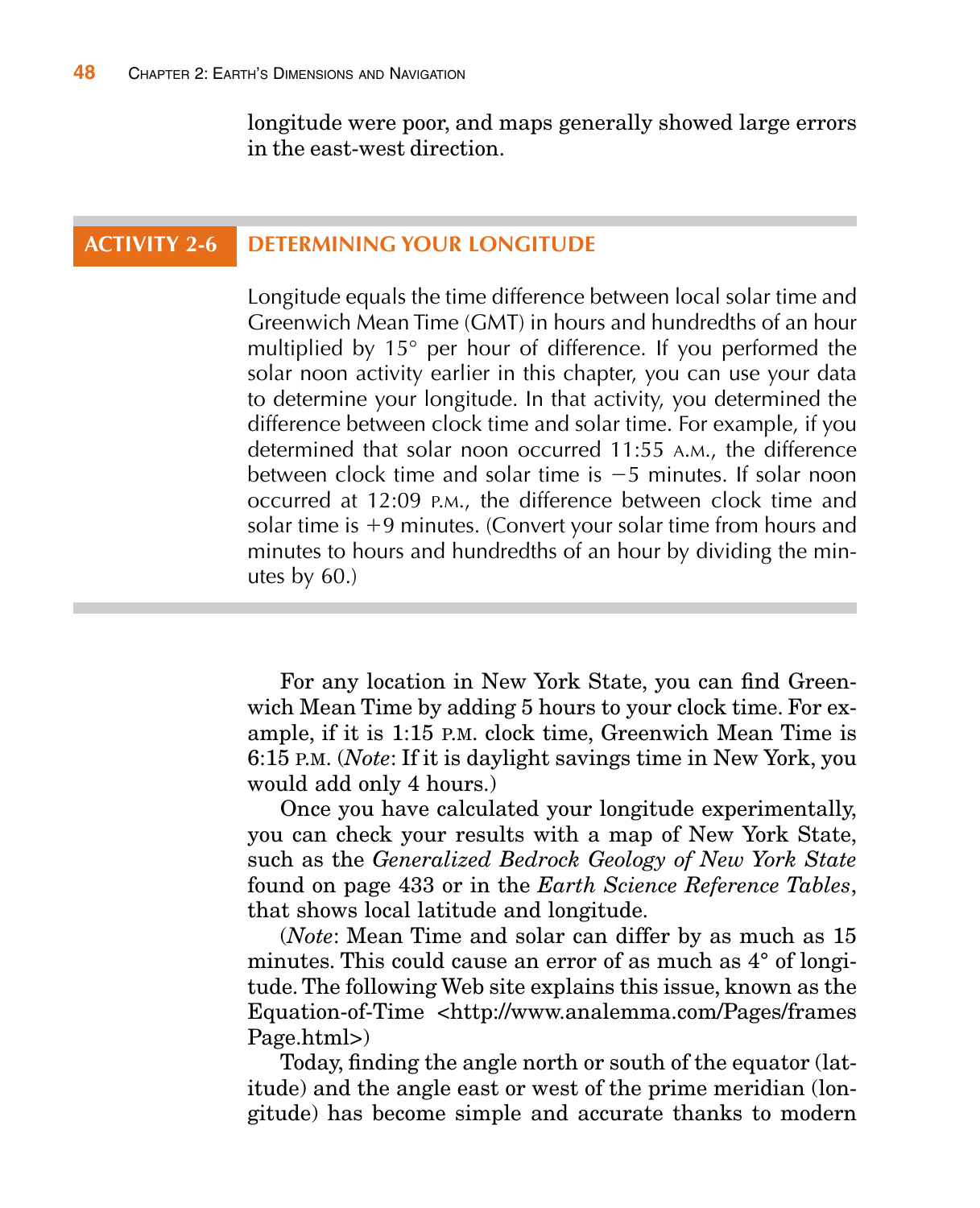technology. There are very accurate timepieces that use the precise vibrations of quartz crystals to measure time. In addition, radio and telephone communications provide Greenwich time to great accuracy. Even better, is the use of Global Positioning System (GPS) devices that analyze signals from orbiting satellites, allowing people to find latitude and longitude with great accuracy. Using a GPS device allows people to pinpoint their position to within a few meters. These devices are now small and inexpensive enough to be used by hikers and sportsmen. On land or at sea, it has become remarkably easy to find your place on the planet's terrestrial coordinates.

**DIVISIONS OF ANGLES** Just as meters can be divided into centimeters and millimeters, degrees of angle can be divided into smaller units. Each degree is made up of 60 minutes (60') of angle. So,  $23\frac{1}{2}$  degrees is 23 degrees and 30 minutes  $(23°30')$ . Furthermore, one minute of angle  $(\frac{1}{60}$  of a degree) can further be divided into 60 seconds (60"). On Earth's surface, an accuracy of a second of latitude or longitude would establish your location to within a rectangle that measures about 30 meters on each side.

#### **ACTIVITY 2-7 READING LATITUDE AND LONGITUDE ON MAPS**

*The Earth Science Reference Tables* contain three maps (one New York map and two world maps) that can be used to read latitude and longitude. However, these world maps do not show cultural features, such as cities and political boundaries. To complete this activity it is best to use an atlas or a world map.

Your teacher may ask you to make a small "X" at each world location on a paper copy of the Tectonic Plates world map from the Reference Tables.

What cities are located at the following coordinates? (Please use a sheet of notebook paper. You should not mark in this book or on any reference materials.)

| $(1)$ 36°N, 122°W | $(3)$ 35°N, 140°E        |
|-------------------|--------------------------|
| $(2)$ 33°S, 18°E  | $(4) 55^{\circ}N$ , 37°E |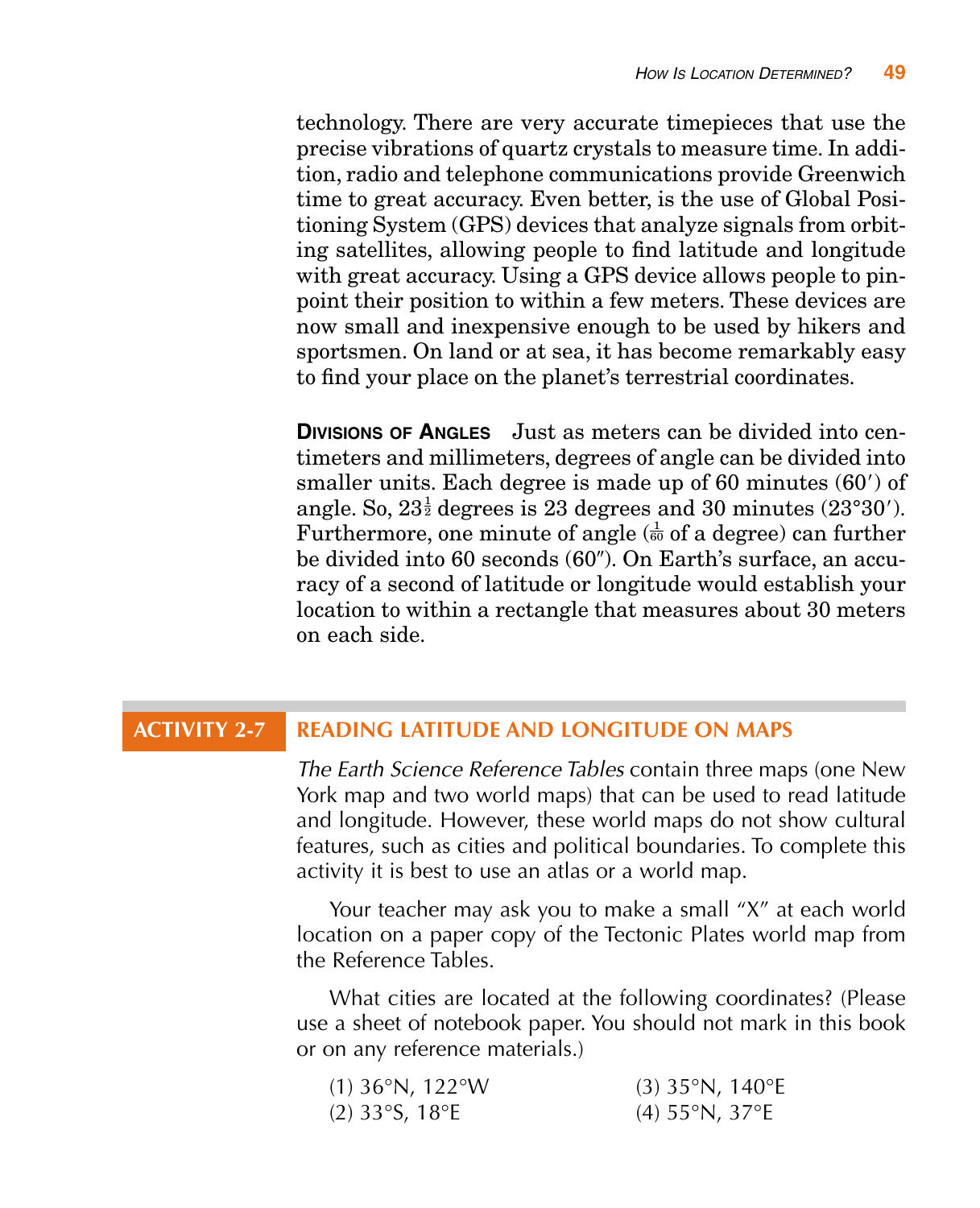List the latitude and longitude coordinates of the following places on a world map. Please estimate values to the nearest degree of latitude and longitude.

| (5) New York City   | (7) Sydney, Australia |
|---------------------|-----------------------|
| (6) London, England | (8) Honolulu, Hawaii  |

Find the terrestrial coordinates of each of these places in New York. Ask your teacher if and how you should divide degrees of latitude and longitude and how accurate your answers should be.

(9) Buffalo (11) Mt. Marcy (10) Albany (12) Rochester (13) What three lines of latitude and longitude have been used to define the political boundaries of New York State?

#### **TERMS TO KNOW**

| hydrosphere<br>latitude<br>lithosphere<br>longitude | oblate<br>prime meridian<br>stratosphere<br>terrestrial coordinate |
|-----------------------------------------------------|--------------------------------------------------------------------|
|                                                     | thermosphere                                                       |
|                                                     | mesosphere                                                         |

#### **CHAPTER REVIEW QUESTIONS**

- **1.** As altitude increases within Earth's stratosphere, air temperature generally
	- (1) decreases only. (3) increases, only.
- - (2) decreases, than increases. (4) increases, then decreases.
- 
- **2.** When the time of day for a certain ship at sea is 12 noon, the time of day at the prime meridian (0° longitude) is 5 P.M. What is the ship's longitude?
	- (1)  $45^{\circ}\text{W}$  (3)  $75^{\circ}\text{W}$ (2)  $45^{\circ}E$  (4)  $75^{\circ}E$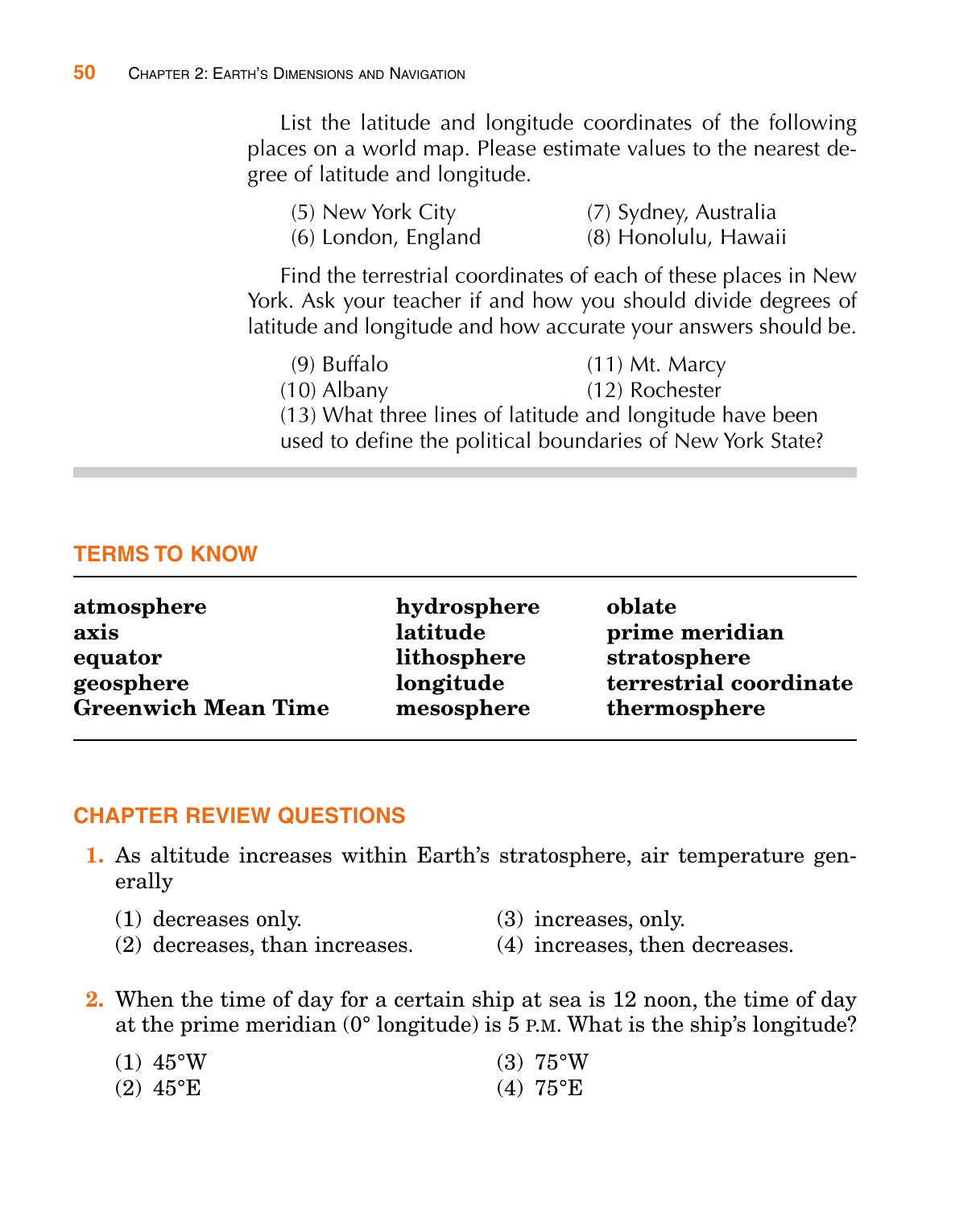- **3.** To an observer in Buffalo, New York, the North Star, Polaris, is always located above the northern horizon at an altitude of approximately
	- (1)  $23^{\frac{1}{2}}$ . (3)  $66^{\frac{1}{2}}$ . (2)  $43^{\circ}$ . (4)  $90^{\circ}$ .  $\frac{1}{2}$
- **4.** The dashed line on the map below shows a ship's route from Long Island to Florida. As the ship travels south, the star Polaris appears lower in the sky each night.



The best explanation for this observation is that Polaris

- (1) rises and sets at different locations each day.
- (2) has an elliptical orbit around Earth.
- (3) is located directly over Earth's Equator.
- (4) is located directly over Earth's North Pole.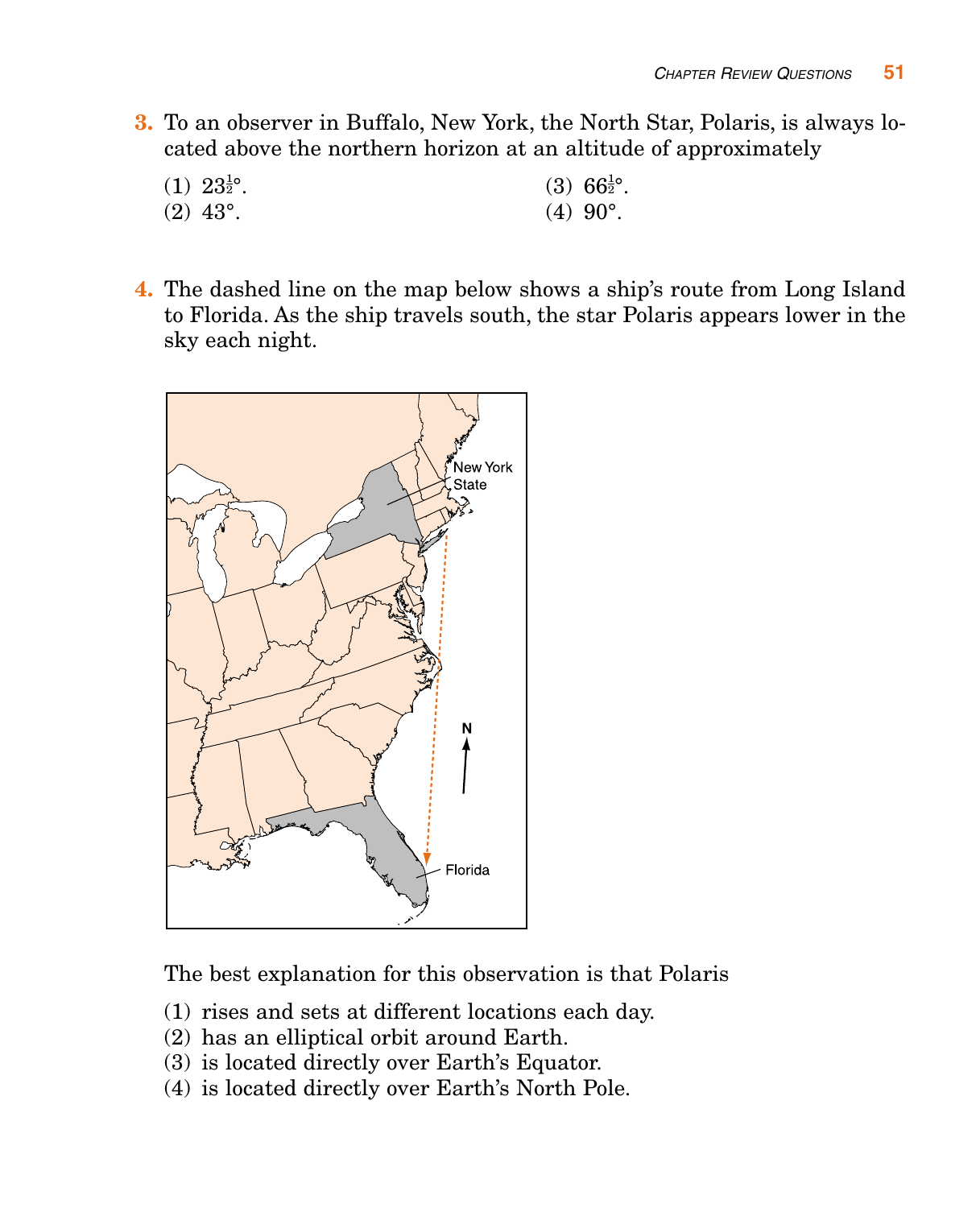- **5.** Earth's hydrosphere is best described as the
	- (1) solid outer layer of Earth.
	- (2) liquid outer layer of Earth.
	- (3) liquid layer located below Earth's crust.
	- (4) gaseous layer of Earth located above Earth's crust.
- **6.** The diagram below shows the latitude-longitude grid on an Earth model. Points A and B are located on the surface.



The solar time difference between point A and point B is

- (1) 1 hour. (3) 5 hours.
- 

(2) 2 hours. (4) 12 hours.

- **7.** Earth's troposphere, hydrosphere, and lithosphere contain relatively large amounts of which element?
	-
	-
	- (1) iron (3) hydrogen (2) oxygen (4) potassium
- **8.** Ozone is concentrated in Earth's atmosphere at an altitude of 20 to 35 km. Which atmospheric layer contains the greatest concentration of ozone?
	- (1) mesosphere (3) troposphere
	- (2) thermosphere (4) stratosphere
-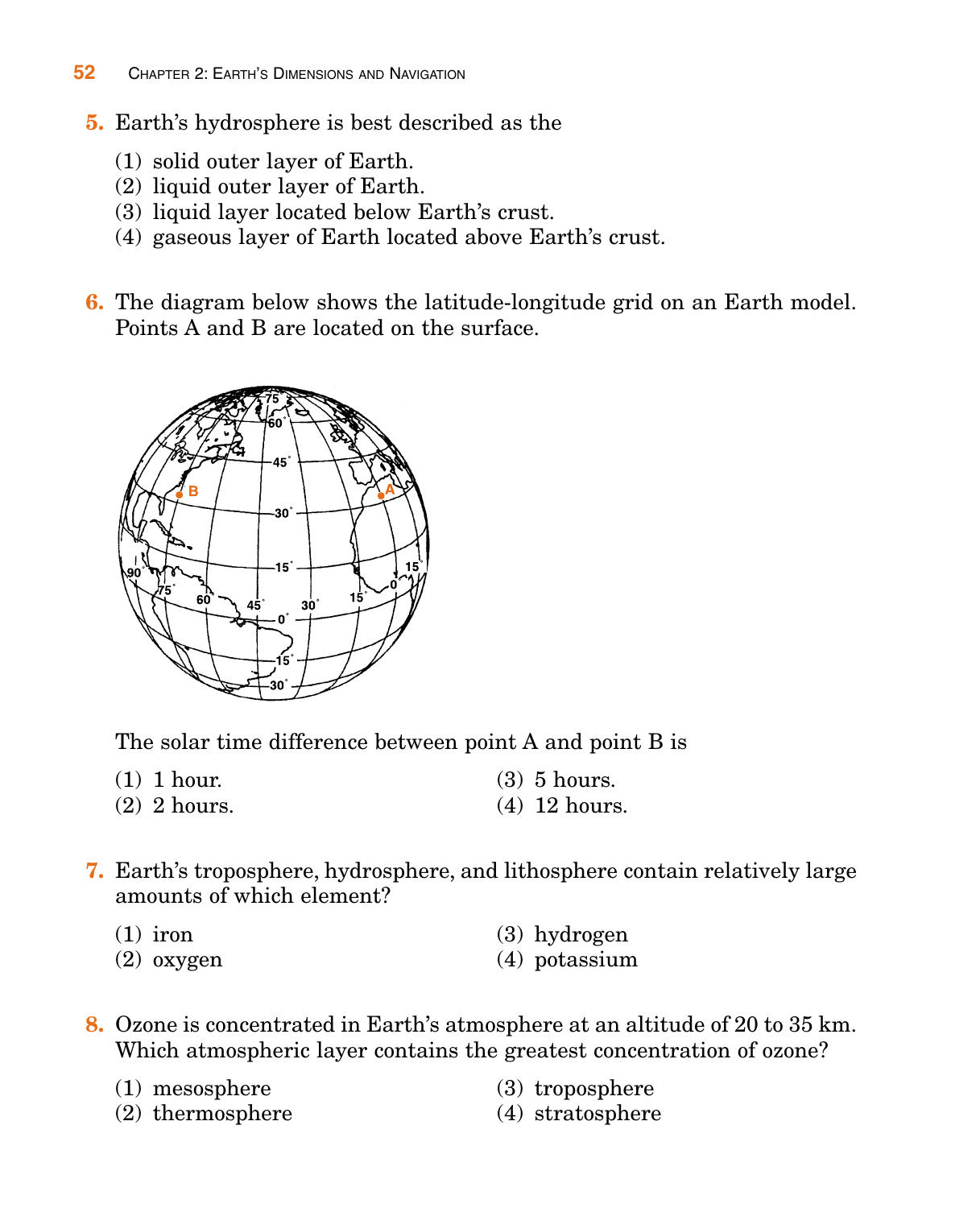**9.** At which location will Polaris be observed at the highest altitude?

- (1) equator (3) central New York State<br>
(2) Florida (4) Arctic Circle
- $(4)$  Arctic Circle
- **10.** Earth's shape is most similar to a

| $(1)$ basketball. | $(3)$ egg.   |
|-------------------|--------------|
| $(2)$ pear.       | $(4)$ apple. |

- **11.** Which two New York State cities experience solar noon (the time when the sun is highest in the sky) at almost exactly the same time?
	- (1) Watertown and Binghamton (3) Binghamton and Elmira
	- (2) Buffalo and Albany (4) Buffalo and Ithaca
- **12.** What is the most abundant element in Earth's atmosphere?
	- (1) oxygen (3) hydrogen (2) argon (4) nitrogen

**13.** An explorer rode a balloon high into Earth's atmosphere, taking a continuous record of atmospheric pressure. In which layer was the explorer most likely located when the atmospheric pressure was  $10^{-2}$  atmospheres?

| $(1)$ troposphere  | (3) mesosphere   |
|--------------------|------------------|
| $(2)$ stratosphere | (4) thermosphere |

**14.** What percent of Earth's hydrosphere is fresh water?

| (1)99%  | $(3)$ 23% |
|---------|-----------|
| (2) 75% | $(4) 1\%$ |

**15.** Approximately what percentage of Earth's surface is covered by water?

| $(1) 100\%$ | $(3)$ 50% |
|-------------|-----------|
| (2) 75%     | $(4)$ 25% |

#### **Open-Ended Questions**

- **16.** Give three types of evidence that are a result of Earth's spherical shape.
- **17.** Describe a simple procedure that can be used to find latitude in the Northern Hemisphere.